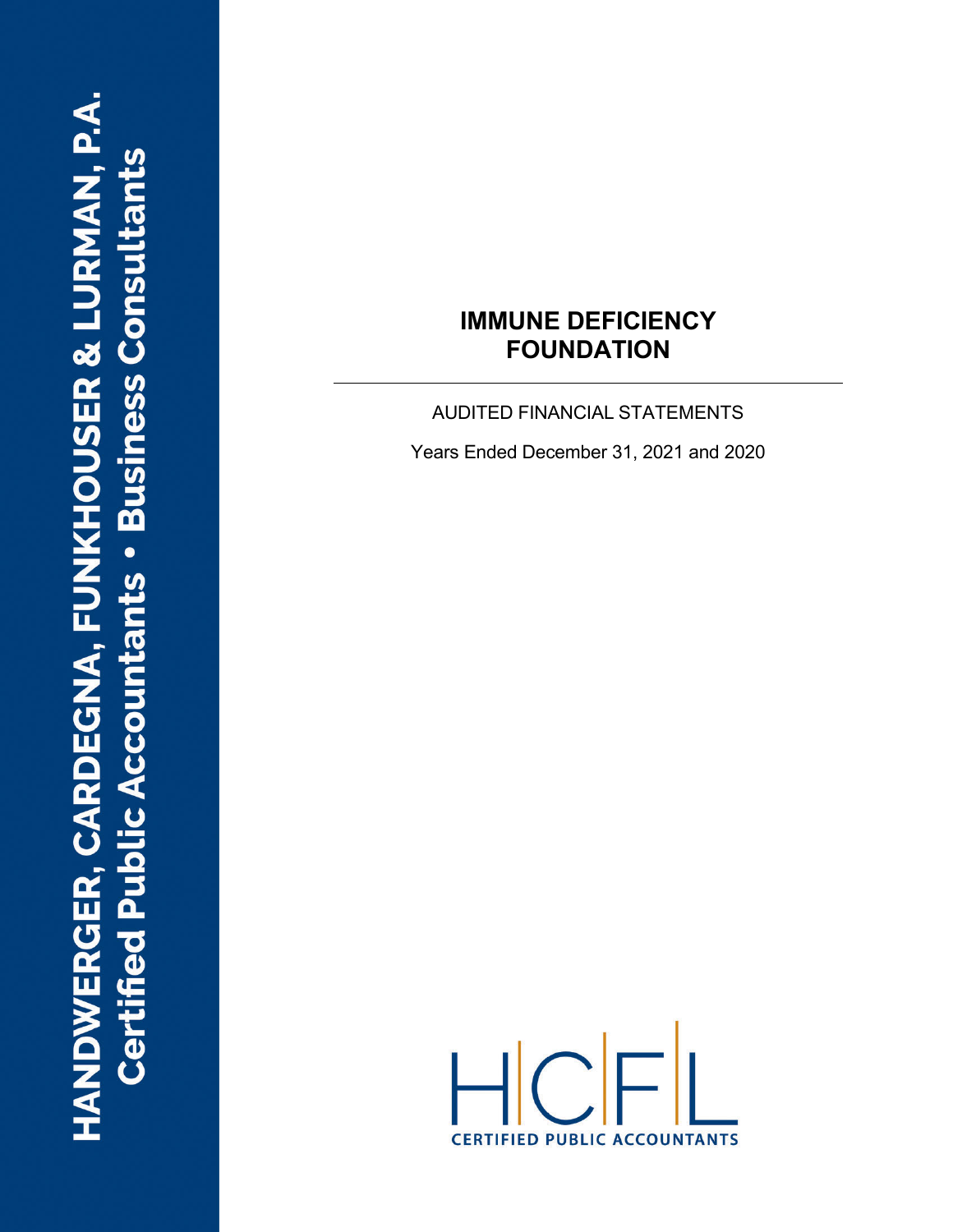Table of Contents

| Page                                                                                                                                                       |  |
|------------------------------------------------------------------------------------------------------------------------------------------------------------|--|
|                                                                                                                                                            |  |
| <b>Financial Statements</b>                                                                                                                                |  |
|                                                                                                                                                            |  |
|                                                                                                                                                            |  |
|                                                                                                                                                            |  |
|                                                                                                                                                            |  |
|                                                                                                                                                            |  |
|                                                                                                                                                            |  |
|                                                                                                                                                            |  |
| <b>Additional Reports and Supplementary Information</b>                                                                                                    |  |
| Independent Auditor's Report on Internal Control over Financial Reporting<br>and on Compliance and Other Matters Based on an Audit of Financial Statements |  |
| Independent Auditor's Report on Compliance for the Major Program                                                                                           |  |
|                                                                                                                                                            |  |
|                                                                                                                                                            |  |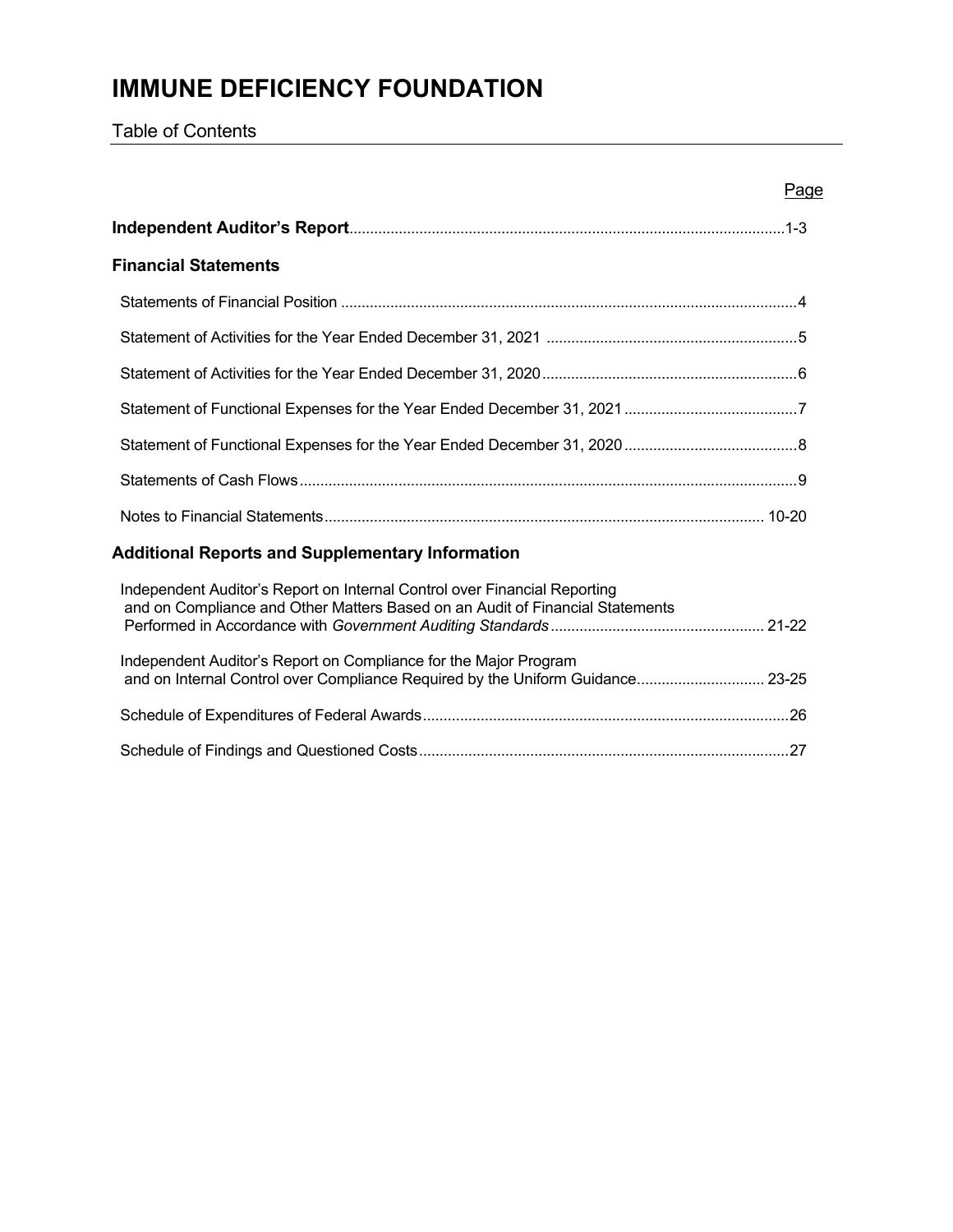

To the Board of Trustees Immune Deficiency Foundation Towson, Maryland

#### **INDEPENDENT AUDITOR'S REPORT**

#### **Opinion**

We have audited the accompanying statements of financial position of Immune Deficiency Foundation (the "Foundation"), as of December 31, 2021 and 2020, and the related statements of activities, functional expenses, and cash flows for the years then ended, and the related notes to the financial statements.

In our opinion, the financial statements referred to above present fairly, in all material respects, the financial position of the Foundation as of December 31, 2021 and 2020, and the changes in its net assets and its cash flows for the years then ended in accordance with accounting principles generally accepted in the United States of America.

#### **Basis for Opinion**

We conducted our audits in accordance with auditing standards generally accepted in the United States of America. Our responsibilities under those standards are further described in the Auditor's Responsibilities for the Audit of the Financial Statements section of our report. We are required to be independent of the Foundation and to meet our other ethical responsibilities in accordance with the relevant ethical requirements relating to our audits. We believe that the audit evidence we have obtained is sufficient and appropriate to provide a basis for our audit opinion.

#### **Responsibilities of Management for the Financial Statements**

Management is responsible for the preparation and fair presentation of the financial statements in accordance with accounting principles generally accepted in the United States of America, and for the design, implementation, and maintenance of internal control relevant to the preparation and fair presentation of financial statements that are free from material misstatement, whether due to fraud or error.

In preparing the financial statements, management is required to evaluate whether there are conditions or events, considered in the aggregate, that raise substantial doubt about the Foundation's ability to continue as a going concern within one year after the date that the financial statements are available to be issued.

## 1954 GREENSPRING DRIVE . SUITE 305 . TIMONIUM, MD 20193 TELEPHONE: (410) 828-4446 · FAX: (410) 828-4447 · INFO@HCFL.CPA · WWW.HCFL.CPA

OFER LURMAN, CPA, MSF, CFF | KIMBERLY A. MUSTARD, CPA, CGMA | SALOMON L. GRUNHUT, CPA, MSF, CVA | JOSH ZIMMERMAN, CPA | JACOB LIEDER, CPA SAM HANDWERGER, CPA, MST | JOHN F. FUNKHOUSER, CPA, CGMA | HOWARD D. JACOBS, CPA, MST | PAUL B. FELDMAN, CPA, MBA RICHARD A. INTNER, CPA/ABV, CVA, CIRA, CFF | BARRY S. MILLER, CPA | JEFFERY D. STINE, CPA, CGMA | DAVID DANCZIGER, CPA | GENE KLEIN, CPA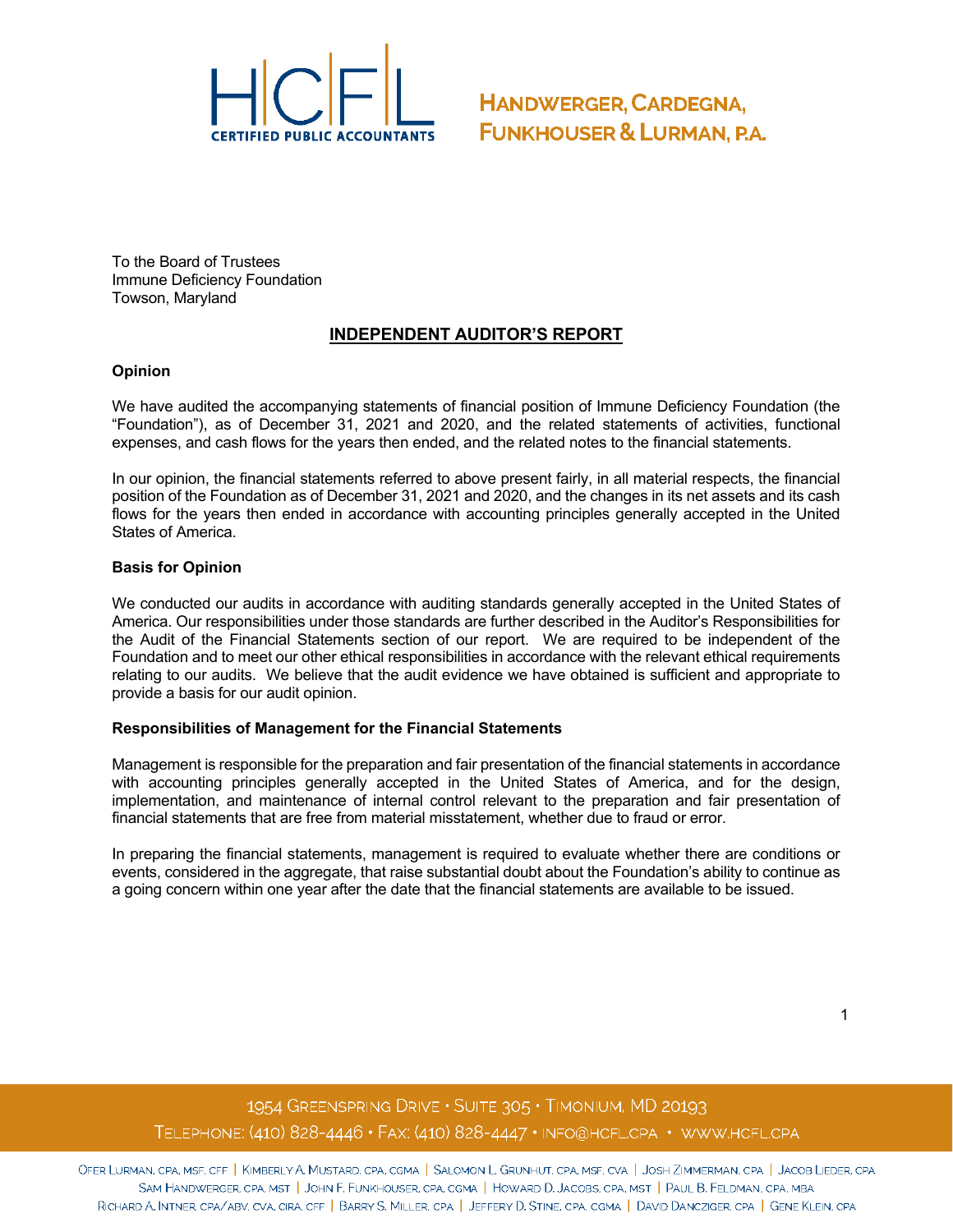#### **Auditor's Responsibilities for the Audit of the Financial Statements**

Our objectives are to obtain reasonable assurance about whether the financial statements as a whole are free from material misstatement, whether due to fraud or error, and to issue an auditor's report that includes our opinion. Reasonable assurance is a high level of assurance but is not absolute assurance and therefore is not a guarantee that an audit conducted in accordance with generally accepted auditing standards will always detect a material misstatement when it exists. The risk of not detecting a material misstatement resulting from fraud is higher than for one resulting from error, as fraud may involve collusion, forgery, intentional omissions, misrepresentations, or the override of internal control. Misstatements, including omissions, are considered material if there is a substantial likelihood that, individually or in the aggregate, they would influence the judgment made by a reasonable user based on the financial statements.

In performing an audit in accordance with generally accepted auditing standards and *Government Auditing Standards*, we:

- Exercise professional judgment and maintain professional skepticism throughout the audit.
- Identify and assess the risks of material misstatement of the financial statements, whether due to fraud or error, and design and perform audit procedures responsive to those risks. Such procedures include examining, on a test basis, evidence regarding the amounts and disclosures in the financial statements.
- Obtain an understanding of internal control relevant to the audit in order to design audit procedures that are appropriate in the circumstances, but not for the purpose of expressing an opinion on the effectiveness of the Foundation's internal control. Accordingly, no such opinion is expressed.
- Evaluate the appropriateness of accounting policies used and the reasonableness of significant accounting estimates made by management, as well as evaluate the overall presentation of the financial statements.
- Conclude whether, in our judgment, there are conditions or events, considered in the aggregate, that raise substantial doubt about the Foundation's ability to continue as a going concern for a reasonable period of time.

We are required to communicate with those charged with governance regarding, among other matters, the planned scope and timing of the audit, significant audit findings, and certain internal control related matters that we identified during the audit.

#### **Supplementary Information**

Our audit was conducted for the purpose of forming an opinion on the financial statements as a whole. The accompanying schedule of expenditures of federal awards, as required by Title 2 U.S. *Code of Federal Regulations (CFR) Part 200, Uniform Administrative Requirements*, *Cost Principles, and Audit Requirements for Federal Awards*, is presented for purposes of additional analysis and is not a required part of the financial statements. Such information is the responsibility of management and was derived from and relates directly to the underlying accounting and other records used to prepare the financial statements. The information has been subjected to the auditing procedures applied in the audit of the financial statements and certain additional procedures, including comparing and reconciling such information directly to the underlying accounting and other records used to prepare the financial statements or to the financial statements themselves, and other additional procedures in accordance with auditing standards generally accepted in the United States of America. In our opinion, the schedule of expenditures of federal awards is fairly stated, in all material respects, in relation to the financial statements as a whole.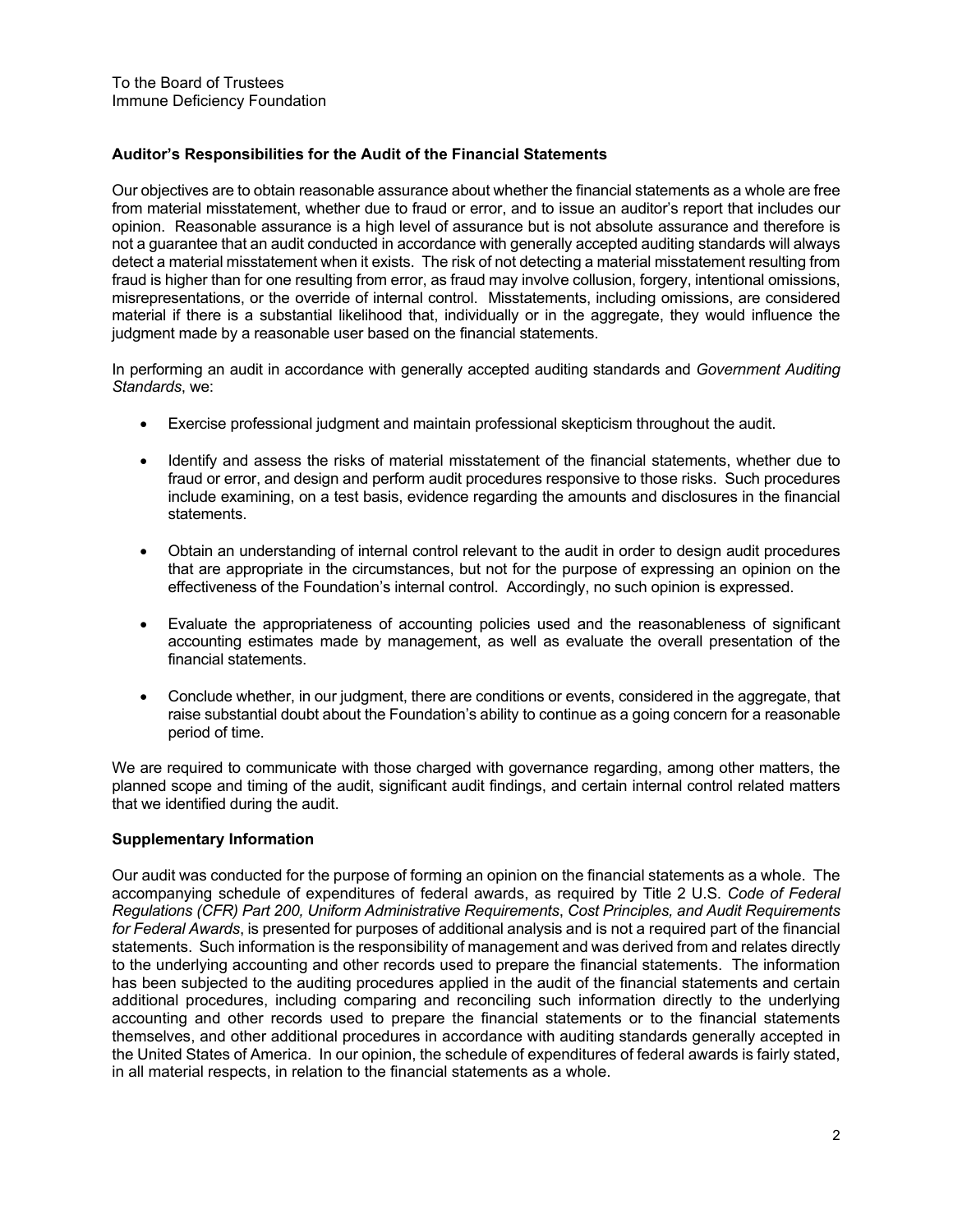#### **Other Reporting Required by Government Auditing Standards**

In accordance with *Government Auditing Standards*, we have also issued our report dated June 18, 2022, on our consideration of the Foundation's internal control over financial reporting and on our tests of its compliance with certain provisions of laws, regulations, contracts, and grant agreements and other matters. The purpose of that report is solely to describe the scope of our testing of internal control over financial reporting and compliance and the results of that testing, and not to provide an opinion on the effectiveness of the Foundation's internal control over financial reporting or on compliance. That report is an integral part of an audit performed in accordance with *Government Auditing Standards* in considering the Foundation's internal control over financial reporting and compliance.

Handweiger, Cardigna, Frinkhonwerch Luman, RA.

Handwerger, Cardegna, Funkhouser & Lurman, P.A. Timonium, Maryland June 18, 2022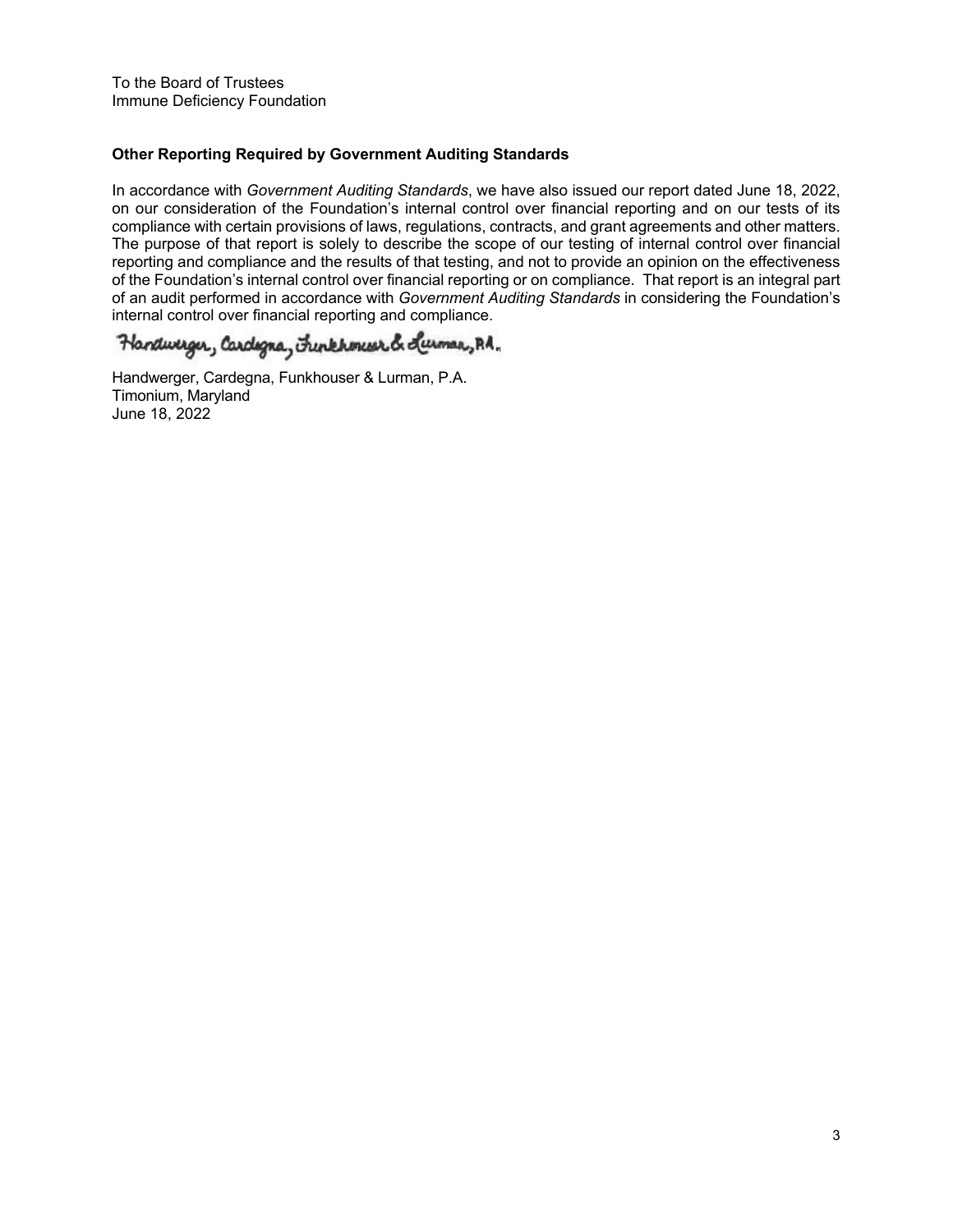## Statements of Financial Position

December 31, 2021 and 2020

| <b>ASSETS</b>                                                            |                                 |                                   |
|--------------------------------------------------------------------------|---------------------------------|-----------------------------------|
|                                                                          | 2021                            | 2020                              |
| <b>Current Assets</b><br>Cash and cash equivalents<br>Investments        | \$<br>689,372                   | \$<br>905,660                     |
| Board designated<br>Other<br>Accounts receivable                         | 4,505,303<br>848,247<br>430,471 | 4,117,192<br>1,336,459<br>198,385 |
| Prepaid expenses and other assets                                        | 167,228                         | 224,068                           |
| <b>Total Current Assets</b>                                              | 6,640,621                       | 6,781,764                         |
| <b>Long-Term Assets</b><br>Investments<br>Board designated               | 7,297,781                       | 5,483,828                         |
| Property and equipment, net of accumulated depreciation and amortization | 348,825                         | 124,269                           |
| <b>Total Long-Term Assets</b>                                            | 7,646,606                       | 5,608,097                         |
| <b>Total Assets</b>                                                      | \$<br>14,287,227                | <u>12,389,861</u>                 |
| <b>LIABILITIES AND NET ASSETS</b>                                        |                                 |                                   |
| <b>Current Liabilities</b>                                               |                                 |                                   |
| Accounts payable                                                         | \$<br>404,082                   | \$<br>336,979                     |
| Deferred rent<br>Paycheck Protection Program Ioan                        | 19,864                          | 38,633<br>531,049                 |
| Current portion of capital leases                                        | 16,372                          | 16,372                            |
| <b>Total Current Liabilities</b>                                         | 440,318                         | 923,033                           |
| <b>Long-Term Liabilities</b>                                             |                                 |                                   |
| Long-term portion of capital leases                                      | 4,458                           | 20,830                            |
| <b>Total Long-Term Liabilities</b>                                       | 4,458                           | 20,830                            |
| <b>Total Liabilities</b>                                                 | 444,776                         | 943,863                           |
| <b>Net Assets</b>                                                        |                                 |                                   |
| <b>Without Donor Restrictions</b>                                        |                                 |                                   |
| Operating<br>Board designated                                            | 1,454,273<br>11,895,132         | 1,102,614<br>9,693,069            |
| <b>Total Net Assets Without Donor Restriction</b>                        | 13,349,405                      | 10,795,683                        |
| <b>With Donor Restrictions</b>                                           | 493,046                         | 650,315                           |
| <b>Total Net Assets</b>                                                  | 13,842,451                      | 11,445,998                        |
| <b>Total Liabilities and Net Assets</b>                                  | \$<br>14,287,227                | \$<br>12,389,861                  |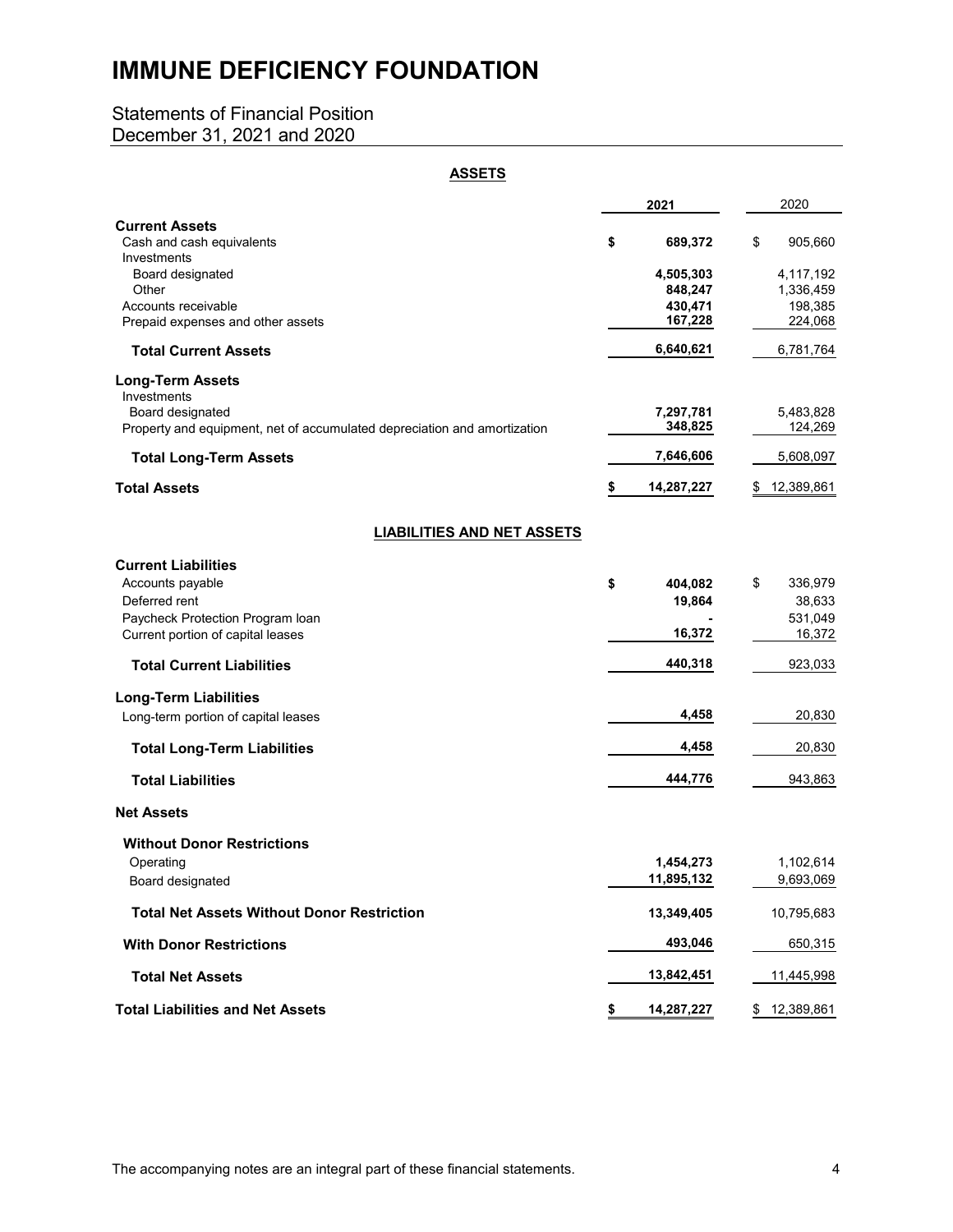## Statement of Activities Year Ended December 31, 2021

|                                                                                                                                                  | <b>Without Donor</b><br><b>Restrictions</b>          | <b>With Donor</b><br><b>Restriction</b> | <b>Total</b>                                     |
|--------------------------------------------------------------------------------------------------------------------------------------------------|------------------------------------------------------|-----------------------------------------|--------------------------------------------------|
| <b>Support and Revenue</b><br>Contributions and grants<br>Government grants and other contract revenue<br>Investment income, net<br>Other income | \$<br>5,627,500<br>2,167,844<br>1,267,100<br>540,483 | 410,171<br>\$                           | \$6,037,671<br>2,167,844<br>1,267,100<br>540,483 |
| Special events                                                                                                                                   | 406,970                                              |                                         | 406,970                                          |
| <b>Net Assets Released from Restrictions</b>                                                                                                     | 567,440                                              | (567, 440)                              |                                                  |
| <b>Total Support and Revenue</b>                                                                                                                 | 10,577,337                                           | (157, 269)                              | 10,420,068                                       |
| <b>Expenses</b>                                                                                                                                  |                                                      |                                         |                                                  |
| <b>Program Services</b>                                                                                                                          |                                                      |                                         |                                                  |
| Medical and scientific                                                                                                                           | 757,081<br>5,205,460                                 |                                         | 757,081<br>5,205,460                             |
| Services to patients and families                                                                                                                |                                                      |                                         |                                                  |
| <b>Total Program Services</b>                                                                                                                    | 5,962,541                                            |                                         | 5,962,541                                        |
| <b>Supporting Services</b>                                                                                                                       |                                                      |                                         |                                                  |
| Administration and finance                                                                                                                       | 1,268,203                                            |                                         | 1,268,203                                        |
| Marketing and fundraising                                                                                                                        | 792,871                                              |                                         | 792,871                                          |
| <b>Total Supporting Expenses</b>                                                                                                                 | 2,061,074                                            |                                         | 2,061,074                                        |
| <b>Total Expenses</b>                                                                                                                            | 8,023,615                                            |                                         | 8,023,615                                        |
| <b>Change in Net Assets</b>                                                                                                                      | 2,553,722                                            | (157, 269)                              | 2,396,453                                        |
| <b>Net Assets - Beginning of Year</b>                                                                                                            | 10,795,683                                           | 650,315                                 | 11,445,998                                       |
| <b>Net Assets - End of Year</b>                                                                                                                  | 13,349,405<br>\$                                     | 493,046<br>\$                           | \$13,842,451                                     |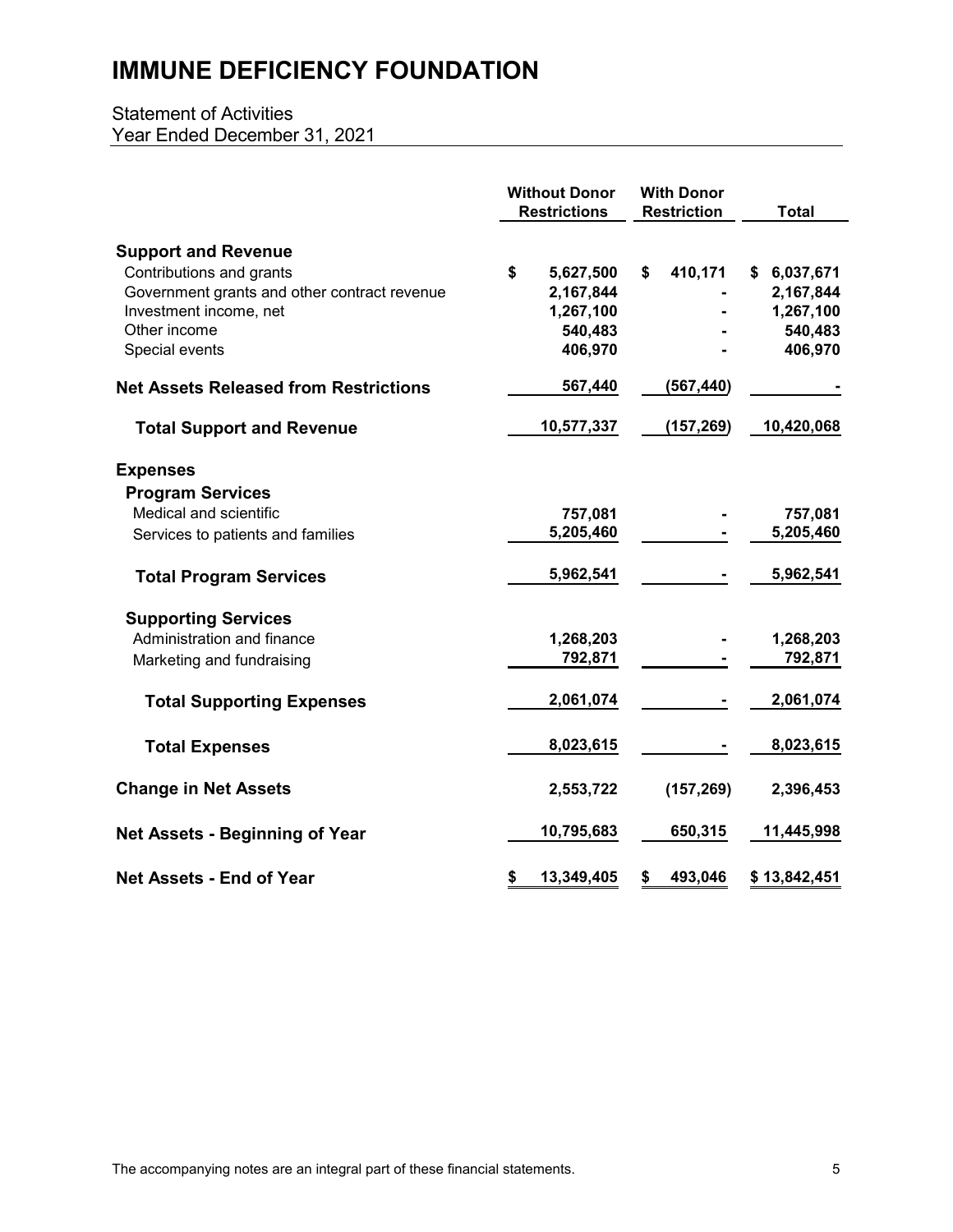## Statement of Activities Year Ended December 31, 2020

|                                                                                                                                                                    | <b>Without Donor</b><br>Restrictions                        |    | <b>With Donor</b><br>Restriction |    | Total                                                 |
|--------------------------------------------------------------------------------------------------------------------------------------------------------------------|-------------------------------------------------------------|----|----------------------------------|----|-------------------------------------------------------|
| <b>Support and Revenue</b><br>Contributions and grants<br>Government grants and other contract revenue<br>Investment income, net<br>Other income<br>Special events | \$<br>4,246,672<br>1,255,835<br>882,451<br>8,586<br>313,377 | \$ | 668,168                          | \$ | 4,914,840<br>1,255,835<br>882,451<br>8,586<br>313,377 |
| <b>Net Assets Released from Restrictions</b>                                                                                                                       | 559,124                                                     |    | (559, 124)                       |    |                                                       |
| <b>Total Support and Revenue</b>                                                                                                                                   | 7,266,045                                                   |    | 109,044                          |    | 7,375,089                                             |
| <b>Expenses</b><br><b>Program Services</b><br>Medical and scientific<br>Services to patients and families                                                          | 754,445<br>4,259,764                                        |    |                                  |    | 754,445<br>4,259,764                                  |
| <b>Total Program Services</b>                                                                                                                                      | 5,014,209                                                   |    |                                  |    | 5,014,209                                             |
| <b>Supporting Services</b><br>Administration and finance<br>Marketing and fundraising                                                                              | 706,192<br>812,140                                          |    |                                  |    | 706,192<br>812,140                                    |
| <b>Total Supporting Expenses</b>                                                                                                                                   | 1,518,332                                                   |    |                                  |    | 1,518,332                                             |
| <b>Total Expenses</b>                                                                                                                                              | 6,532,541                                                   |    |                                  |    | 6,532,541                                             |
| <b>Change in Net Assets</b>                                                                                                                                        | 733,504                                                     |    | 109,044                          |    | 842,548                                               |
| <b>Net Assets - Beginning of Year</b>                                                                                                                              | 10,062,179                                                  |    | 541,271                          |    | 10,603,450                                            |
| <b>Net Assets - End of Year</b>                                                                                                                                    | \$<br>10,795,683                                            | \$ | 650,315                          | \$ | 11,445,998                                            |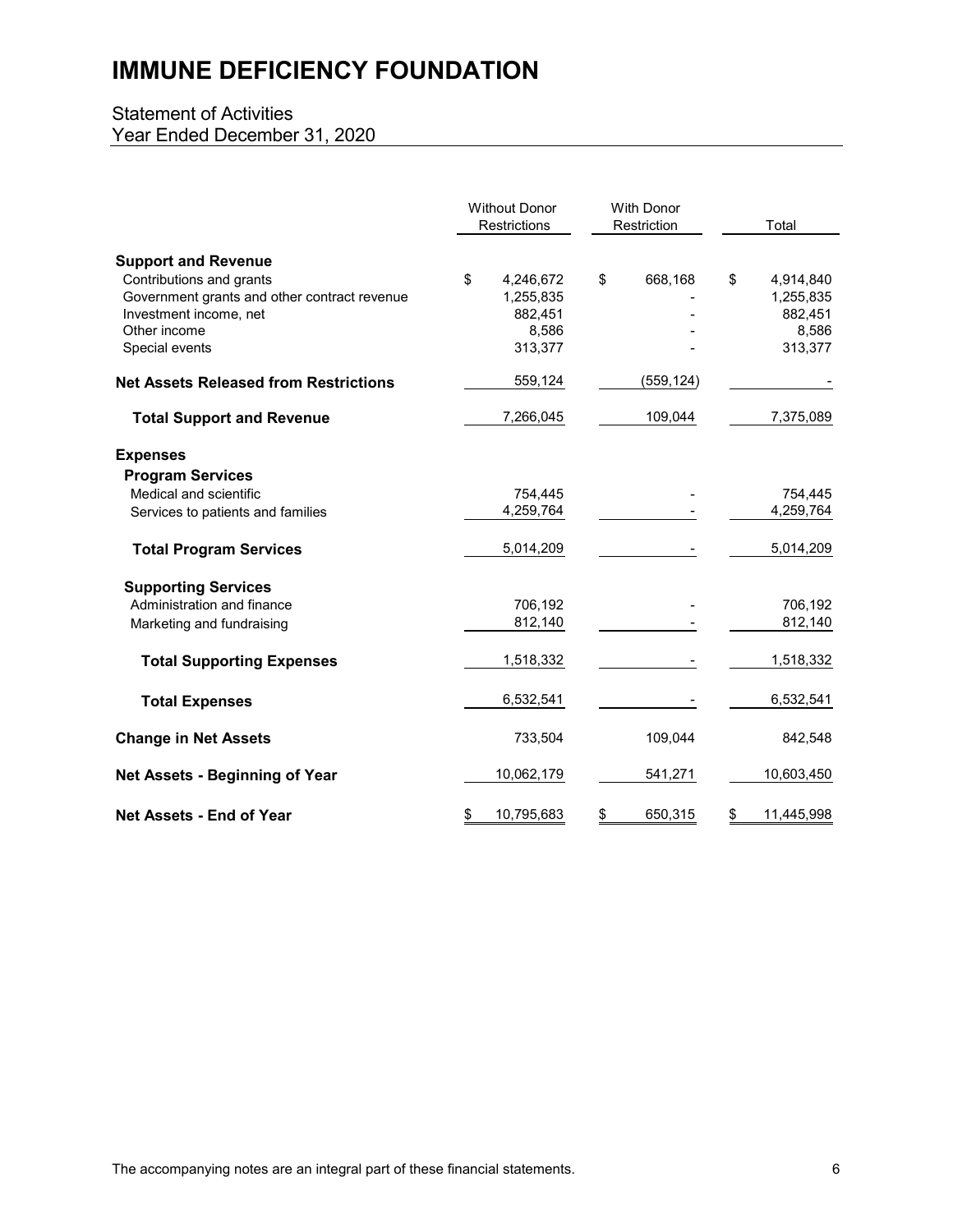## Statement of Functional Expenses Year Ended December 31, 2021

|                                                                                               |   |                                            |                                                | 2021                                       |                                                |    |                                               |                                                      |                                                                     |
|-----------------------------------------------------------------------------------------------|---|--------------------------------------------|------------------------------------------------|--------------------------------------------|------------------------------------------------|----|-----------------------------------------------|------------------------------------------------------|---------------------------------------------------------------------|
|                                                                                               |   |                                            | <b>Program Services</b>                        | <b>Supporting Services</b>                 |                                                |    |                                               |                                                      |                                                                     |
|                                                                                               |   | <b>Medical</b><br>and<br><b>Scientific</b> | Services to<br><b>Patients</b><br>and Families | <b>Total</b><br>Program<br><b>Services</b> | <b>Administrative</b><br>and<br><b>Finance</b> |    | <b>Marketing</b><br>and<br><b>Fundraising</b> | <b>Total</b><br><b>Supporting</b><br><b>Services</b> | <b>Total</b><br>Program and<br><b>Supporting</b><br><b>Services</b> |
| <b>Salaries and Related Expenses</b><br><b>Salaries</b><br>Employee benefits<br>Payroll taxes | S | 308.382<br>37,535<br>23,366                | 1,603,661<br>\$<br>230,501<br>129,203          | 1,912,043<br>\$<br>268,036<br>152,569      | 620,405<br>\$<br>71,725<br>51,538              | \$ | 399,649<br>54,619<br>32,054                   | 1,020,054<br>\$<br>126,344<br>83,592                 | 2,932,097<br>\$<br>394,380<br>236,161                               |
| <b>Total Salaries and Related Expenses</b>                                                    |   | 369,283                                    | 1,963,365                                      | 2,332,648                                  | 743,668                                        |    | 486,322                                       | 1,229,990                                            | 3,562,638                                                           |
| <b>Expenses Before Depreciation</b>                                                           |   |                                            |                                                |                                            |                                                |    |                                               |                                                      |                                                                     |
| Advertising                                                                                   |   | 22,498                                     | 110,233                                        | 132,731                                    |                                                |    | 3,648                                         | 3,648                                                | 136,379                                                             |
| Awards and grants<br><b>Bank fees</b>                                                         |   | 3,551                                      | 69,977<br>33,108                               | 69,977<br>36,659                           | 15,159                                         |    | 35,286                                        | 50,445                                               | 69,977<br>87,104                                                    |
| Consulting fees                                                                               |   | 226,059                                    | 2,244,972                                      | 2,471,031                                  | 179,697                                        |    | 83,867                                        | 263,564                                              | 2,734,595                                                           |
| Dues and subscriptions                                                                        |   | 55,413                                     | 173,288                                        | 228,701                                    | 15,797                                         |    | 7,122                                         | 22,919                                               | 251,620                                                             |
| Insurance                                                                                     |   | 7,821                                      | 19,794                                         | 27,615                                     | 9,051                                          |    | 4,255                                         | 13,306                                               | 40,921                                                              |
| Interest                                                                                      |   |                                            |                                                |                                            | 4,641                                          |    |                                               | 4,641                                                | 4,641                                                               |
| Occupancy                                                                                     |   | 18,740                                     | 174,725                                        | 193,465                                    | 61,226                                         |    | 26,973                                        | 88,199                                               | 281,664                                                             |
| Permits and license                                                                           |   |                                            |                                                |                                            | 766                                            |    | 10,424                                        | 11,190                                               | 11,190                                                              |
| Postage and shipping                                                                          |   | 1,782                                      | 46,229                                         | 48,011                                     | 2,555                                          |    | 40,455                                        | 43,010                                               | 91,021                                                              |
| Professional fees                                                                             |   | 1,615                                      | 11,432                                         | 13,047                                     | 5,188                                          |    | 1,749                                         | 6,937                                                | 19,984                                                              |
| Rental and maintenance of equipment                                                           |   | 4,131                                      | 25,209                                         | 29,340                                     | 9,698                                          |    | 3,056                                         | 12,754                                               | 42,094                                                              |
| Repairs and maintenance                                                                       |   | 94                                         | 878                                            | 972                                        | 402                                            |    | 136                                           | 538                                                  | 1,510                                                               |
| Staff development                                                                             |   | 450                                        | 46,295                                         | 46,745                                     | 129,313                                        |    |                                               | 129,313                                              | 176,058                                                             |
| Supplies                                                                                      |   | 1,890                                      | 96,733                                         | 98,623                                     | 44,241                                         |    | 55,269                                        | 99,510                                               | 198,133                                                             |
| Telephone                                                                                     |   | 15,819                                     | 45,595                                         | 61,414                                     | 13,105                                         |    | 6,754                                         | 19,859                                               | 81,273                                                              |
| Training, conference, conventions, and meetings                                               |   | 17,636                                     | 74,729                                         | 92,365                                     |                                                |    | 16,276                                        | 16,276                                               | 108,641                                                             |
| Transportation/travel                                                                         |   | 3,012                                      | 952                                            | 3,964                                      | 2,587                                          |    | 790                                           | 3,377                                                | 7,341                                                               |
| <b>Total Salaries and Expenses</b><br><b>Before Depreciation</b>                              |   | 749,794                                    | 5,137,514                                      | 5,887,308                                  | 1,237,094                                      |    | 782,382                                       | 2,019,476                                            | 7,906,784                                                           |
| Depreciation and amortization                                                                 |   | 7,287                                      | 67,946                                         | 75,233                                     | 31,109                                         |    | 10,489                                        | 41,598                                               | 116,831                                                             |
| <b>Total Expenses</b>                                                                         |   | 757,081                                    | 5,205,460<br>\$                                | 5,962,541<br>\$                            | \$1,268,203                                    |    | 792,871                                       | \$2,061,074                                          | \$8,023,615                                                         |

The accompanying notes are an integral part of these financial statements.<br>
The accompanying notes are an integral part of these financial statements.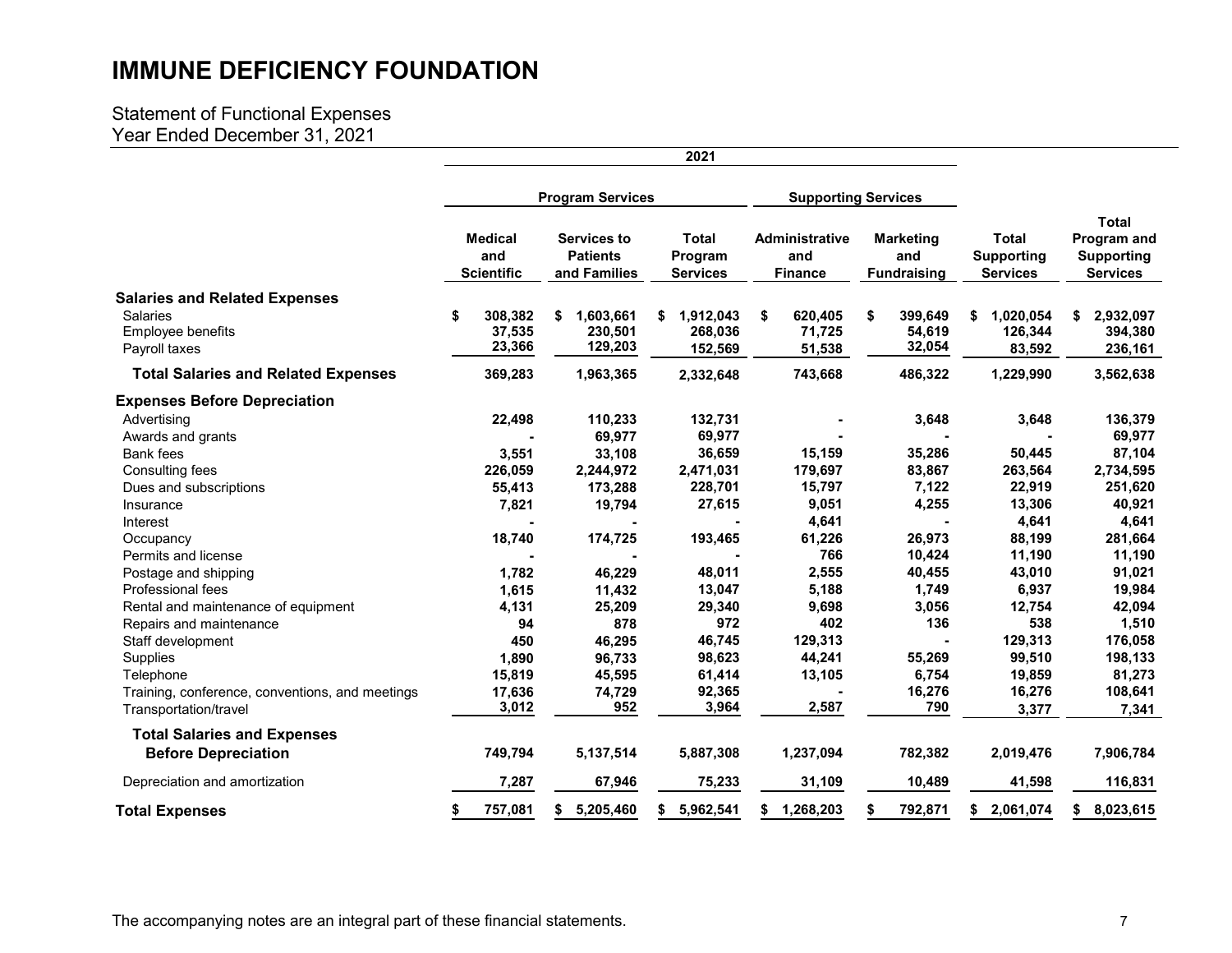### Statement of Functional Expenses Year Ended December 31, 2020

|                                                                                               | 2020 |                              |     |                                         |    |                                 |    |                                  |                                   |                                    |                                                |
|-----------------------------------------------------------------------------------------------|------|------------------------------|-----|-----------------------------------------|----|---------------------------------|----|----------------------------------|-----------------------------------|------------------------------------|------------------------------------------------|
|                                                                                               |      |                              |     | Program Services                        |    |                                 |    | <b>Supporting Services</b>       |                                   |                                    |                                                |
|                                                                                               |      | Medical<br>and<br>Scientific |     | Services to<br>Patients<br>and Families |    | Total<br>Program<br>Services    |    | Administrative<br>and<br>Finance | Marketing<br>and<br>Fundraising   | Total<br>Supporting<br>Services    | Total<br>Program and<br>Supporting<br>Services |
| <b>Salaries and Related Expenses</b><br><b>Salaries</b><br>Employee benefits<br>Payroll taxes | \$   | 316,409<br>26,856<br>24,857  | \$  | 1,811,194<br>285,007<br>141,848         | \$ | 2,127,603<br>311,863<br>166,705 | \$ | 302,163<br>68,680<br>21,938      | \$<br>448,092<br>75,066<br>33,291 | \$<br>750,255<br>143,746<br>55,229 | \$<br>2,877,858<br>455,609<br>221,934          |
| <b>Total Salaries and Related Expenses</b>                                                    |      | 368,122                      |     | 2,238,049                               |    | 2,606,171                       |    | 392,781                          | 556,449                           | 949,230                            | 3,555,401                                      |
| <b>Expenses Before Depreciation</b><br>Advertising                                            |      |                              |     | 12,018                                  |    | 12,018                          |    |                                  | 5,979                             | 5,979                              | 17,997                                         |
| Awards and grants<br><b>Bank fees</b>                                                         |      | 196,197<br>5,374             |     | 10,000<br>31,849                        |    | 206,197<br>37,223               |    | 9,992                            | 25,503                            | 35,495                             | 206,197<br>72,718                              |
| Dues and subscriptions<br>Insurance<br>Interest                                               |      | 5,416<br>2,949               |     | 23,871<br>22,832                        |    | 29,287<br>25,781                |    | 9,546<br>5,483<br>6,980          | 2,486<br>4,658                    | 12,032<br>10,141<br>6,980          | 41,319<br>35,922<br>6,980                      |
| Occupancy<br>Permits and license                                                              |      | 28,833                       |     | 170,438<br>157                          |    | 199,271<br>157                  |    | 42,377                           | 34,541<br>10,410                  | 76,918<br>10,410                   | 276,189<br>10,567                              |
| Postage and shipping<br>Professional fees                                                     |      | 665<br>121,789               |     | 86,111<br>1,289,494                     |    | 86,776<br>1,411,283             |    | 1,115<br>190,195                 | 35,602<br>84,636                  | 36,717<br>274,831                  | 123,493<br>1,686,114                           |
| Rental and maintenance of equipment<br>Repairs and maintenance<br>Staff development           |      | 3,620<br>103                 |     | 23,301<br>607<br>23,869                 |    | 26,921<br>710<br>23,869         |    | 6,017<br>191<br>13,710           | 3,877<br>123<br>1,569             | 9,894<br>314<br>15,279             | 36,815<br>1,024<br>39,148                      |
| Supplies<br>Telephone                                                                         |      | 3,162<br>4,197               |     | 87,766<br>58,306                        |    | 90,928<br>62,503                |    | 8,565<br>5,702                   | 30,305<br>4,850                   | 38,870<br>10,552                   | 129,798<br>73,055                              |
| Training, conference, conventions, and meetings<br>Transportation/travel                      |      | 3,743<br>4,468               |     | 125,059<br>21,706                       |    | 128,802<br>26,174               |    | 882<br>1,857                     | 3,129<br>1,066                    | 4,011<br>2,923                     | 132,813<br>29,097                              |
| <b>Total Salaries and Expenses</b><br><b>Before Depreciation</b>                              |      | 748,638                      |     | 4,225,433                               |    | 4,974,071                       |    | 695,393                          | 805,183                           | 1,500,576                          | 6,474,647                                      |
| Depreciation and amortization                                                                 |      | 5,807                        |     | 34,331                                  |    | 40,138                          |    | 10,799                           | 6,957                             | 17,756                             | 57,894                                         |
| <b>Total Expenses</b>                                                                         |      | 754,445                      | \$. | 4,259,764                               | \$ | 5,014,209                       | \$ | 706,192                          | \$<br>812,140                     | \$<br>1,518,332                    | \$<br>6,532,541                                |

The accompanying notes are an integral part of these financial statements. The accompanying notes are an integral part of these financial statements.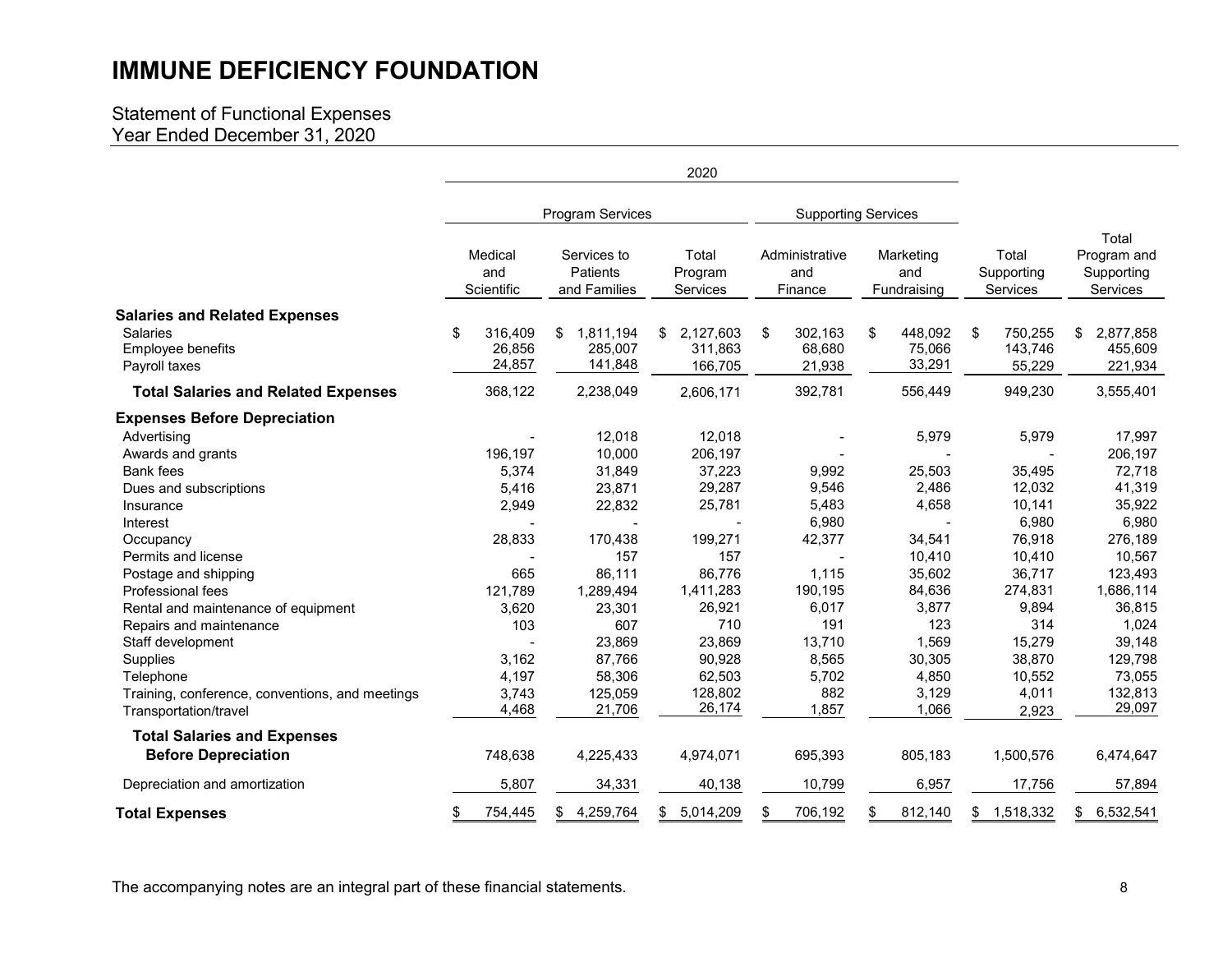## Statements of Cash Flows Years Ended December 31, 2021 and 2020

|                                                                       | 2021            | 2020          |
|-----------------------------------------------------------------------|-----------------|---------------|
| <b>Cash Flows from Operating Activities</b>                           |                 |               |
| Change in net assets                                                  | 2,396,453<br>S. | \$<br>842,548 |
| Adjustments to reconcile change in net assets to net cash provided by |                 |               |
| operating activities                                                  |                 |               |
| Amortization expense                                                  | 76,048          | 12,896        |
| Depreciation expense                                                  | 40,783          | 44,998        |
| Realized gain on investments                                          | (499, 070)      | (95, 243)     |
| Unrealized gain on investments                                        | (536, 243)      | (643, 282)    |
| Gain on forgiveness of Paycheck Protection Program Ioan               | (531, 049)      |               |
| Changes in operating accounts:                                        |                 |               |
| (Increase) decrease in accounts receivable                            | (232,086)       | 341,231       |
| Decrease (increase) in prepaid expenses and other assets              | 56,837          | (5,008)       |
| Increase (decrease) in accounts payable                               | 67,103          | (341, 358)    |
| Decrease in deferred rent                                             | (18, 769)       | (11, 234)     |
| <b>Net Cash Provided by Operating Activities</b>                      | 820,007         | 145,548       |
| <b>Cash Flows from Investing Activities</b>                           |                 |               |
| Purchases of property and equipment                                   | (341, 388)      |               |
| Proceeds from sales of investments                                    | 5,007,884       | 5,070,193     |
| Purchases of investments                                              | (5,686,419)     | (5,587,541)   |
| <b>Net Cash Used in Investing Activities</b>                          | (1,019,923)     | (517, 348)    |
| <b>Cash Flows from Financing Activities</b>                           |                 |               |
| Principal payments on capital leases                                  | (16, 372)       | (14, 033)     |
| Proceeds from Paycheck Protection Program Ioan                        |                 | 531,049       |
| Net Cash Provided by (Used in) Financing Activities                   | (16, 372)       | 517,016       |
|                                                                       |                 |               |
| <b>Net Change in Cash and Cash Equivalents</b>                        | (216, 288)      | 145,216       |
| Cash and Cash Equivalents - Beginning of Year                         | 905,660         | 760,444       |
| <b>Cash and Cash Equivalents - End of Year</b>                        | 689,372<br>\$   | \$<br>905,660 |
| <b>Supplemental Schedule of Non-Cash Financing Activities</b>         |                 |               |
| Forgiveness of Paycheck Protection Program Ioan                       | \$<br>531,049   | \$            |
| <b>Supplemental Cash Flow Information</b>                             |                 |               |
| Interest expense paid                                                 | \$<br>4.641     | \$<br>6,980   |

The accompanying notes are an integral part of these financial statements. The accompanying notes are an integral part of these financial statements.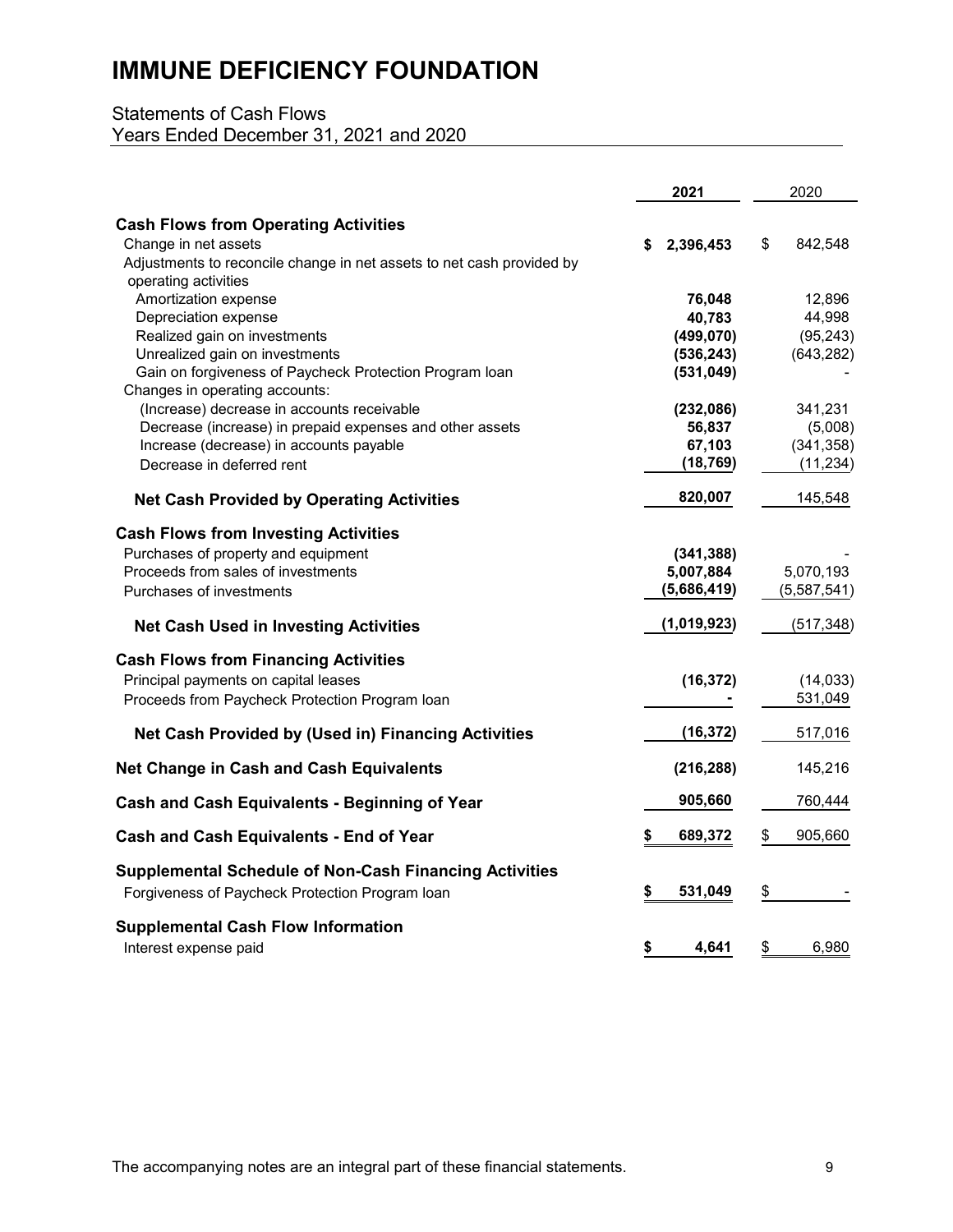Notes to Financial Statements

### **NOTE A - NATURE OF ACTIVITIES AND SIGNIFICANT ACCOUNTING POLICIES**

#### **Nature of Activities**

Immune Deficiency Foundation (the "Foundation") is a Delaware non-profit organization without members, headquartered in Maryland, dedicated to improving the diagnosis, treatment, and quality of life of persons with primary immunodeficiency diseases through advocacy, education, and research. The Foundation gathers, coordinates, and disseminates information and conducts educational campaigns in order to increase family and public awareness concerning the diseases. The Foundation also engages in fundraising activities in support of its goal, primarily sources of support and revenues are from government grants and contracts, foundation grants, and individual and corporate donations and contributions.

#### **Basis of Accounting**

The financial statements of the Foundation have been prepared on the accrual basis of accounting and, accordingly, reflect all significant receivables, payables, and other liabilities. As such, revenue is recognized when earned and expenditures when incurred.

#### **Functional Expense Allocations**

The costs of providing the various programs have been summarized on a functional basis in the Statements of Activities and Statements of Functional Expenses. Expenses that are directly identifiable with a particular function are charged to program and support services. Other expenses may benefit more than one program or supporting function. Therefore, these expenses require allocation on a reasonable basis that is consistently applied. The primary expenses that are allocated are salaries, payroll taxes, and employee benefits, which are allocated based on estimates of time and effort, as well as depreciation and occupancy, which are allocated on a square footage basis.

#### **Net Assets**

Net assets, revenues, gains, and losses are classified based on the existence or absence of donor-imposed restrictions. Accordingly, net assets and changes therein are classified and reported as follows:

*Net Assets Without Donor Restrictions* – Net assets available for use in general operations and not subject to donor restrictions.

Operating – Represents resources available for support of operations.

Board Designated – The Foundation has designated certain amounts to function as endowment funds. These funds, together with accumulated earnings thereon, are to be spent for purposes approved by the Foundation's Board. Additionally, the Foundation's Board of Trustees has designated certain amounts to be used for specific operational purposes approved by the Foundation's Board.

*Net Assets With Donor Restrictions* – Net assets subject to donor-imposed restrictions. Some donor-imposed restrictions are temporary in nature, such as those that will be met by the passage of time or other events specified by the donor. Other donor-imposed restrictions are perpetual in nature, where the donor stipulates that resources be maintained in perpetuity. Donor-imposed restrictions are released when a restriction expires, that is, when the stipulated time has elapsed, when the stipulated purpose for which the resource was restricted has been fulfilled, or both.

#### **Recognition of Donor Restrictions**

All donor-restricted support is reported as an increase in net assets with donor restrictions, depending on the nature of the restriction. When a restriction expires (that is, when a stipulated time restriction ends or purpose restriction is accomplished), net assets with donor restrictions are reclassified to net assets without donor restrictions and reported in the Statements of Activities as net assets released from restrictions.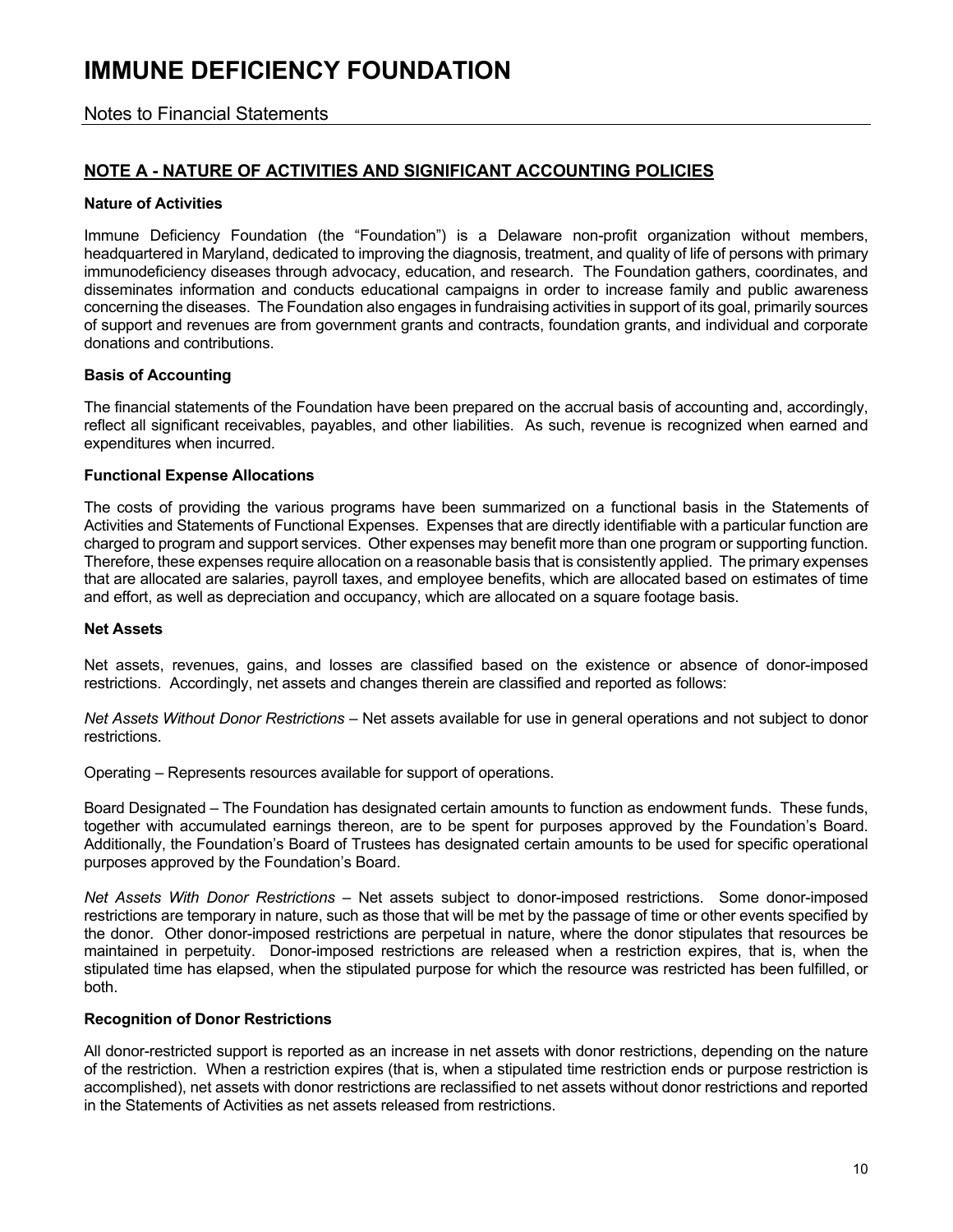Notes to Financial Statements

### **NOTE A - NATURE OF ACTIVITIES AND SIGNIFICANT ACCOUNTING POLICIES (CONTINUED)**

#### **Cash and Cash Equivalents**

For purposes of the Statements of Cash Flows, the Foundation considers all cash and highly liquid investments with a maturity of three months or less to be cash and cash equivalents. Certificates of deposits and money market funds held for investment purposes are excluded from this classification.

#### **Accounts Receivable**

Accounts receivables are carried at original invoice less an estimate made for doubtful receivables on a review of all outstanding amounts. Unbilled receivables are expenses incurred and revenues earned for particular grants and contracts that have not yet been billed. Unbilled receivables of approximately \$57,000 and \$49,000 are included in accounts receivable in the Statements of Financial Position as of December 31, 2021 and 2020, respectively. Management has determined all accounts receivable are considered collectable and therefore, an allowance for doubtful accounts is not necessary as of December 31, 2021 and 2020.

#### **Investments**

Investments are initially recorded at cost, if purchased, or at fair value, if donated. Thereafter, investments are reported at their fair values in the Statements of Financial Position. Net investment return is reported in the Statements of Activities and consists of interest and dividend income, realized and unrealized capital gains and losses, less external and direct internal investment expenses. Net investment return is recorded as with or without donor restrictions depending on the existence and/or nature of any donor restrictions. When a restriction expires, net assets with donor restrictions are reclassified to net assets without donor restrictions.

#### **Property and Equipment**

Fixed assets are reported at cost, if purchased, or at fair value, if donated. Donations are reported as contributions without donor restrictions unless the donor restricted the donated asset to a specific purpose. Assets donated with explicit restrictions regarding their use, and contributions of cash that must be used to acquire fixed assets, are reported as contributions with donor restrictions. Absent donor stipulations regarding how long those donated assets must be maintained, the Foundation reports expirations of donor restrictions when the donated or acquired assets are placed in service.

#### **Depreciation**

Depreciation is provided on a straight-line basis over the estimated useful lives of the depreciable assets, which range from three to 40 years. The Foundation generally capitalizes property and equipment, which provide benefits that have a cost, if purchased, or fair value, if donated, of greater than \$5,000.

#### **Amortization**

Software and website costs are amortized over the estimated useful life of the asset, which is three years.

#### **Grants and Revenue Recognition**

The Foundation requests and receives from governmental organizations grants that are specifically designated for program services. The funds are expended in accordance with grant requirements. Grant revenue is earned when the Foundation has incurred expenses related to a specific grant. Grant funds that have been received but not expended are recorded as unearned grant revenue.

The National Institutes of Health (NIH) and Health Resources and Services Administration (HRSA) have both awarded the Foundation grants. The NIH grant was to assist investigation in primary immune deficiency diseases through March 2022. The HRSA grant is for severe combined immunodeficiency screening and education through July 2022. For both of these grants, the Foundation submits expenses for reimbursement and recognizes revenue and expenses on the accrual basis of accounting.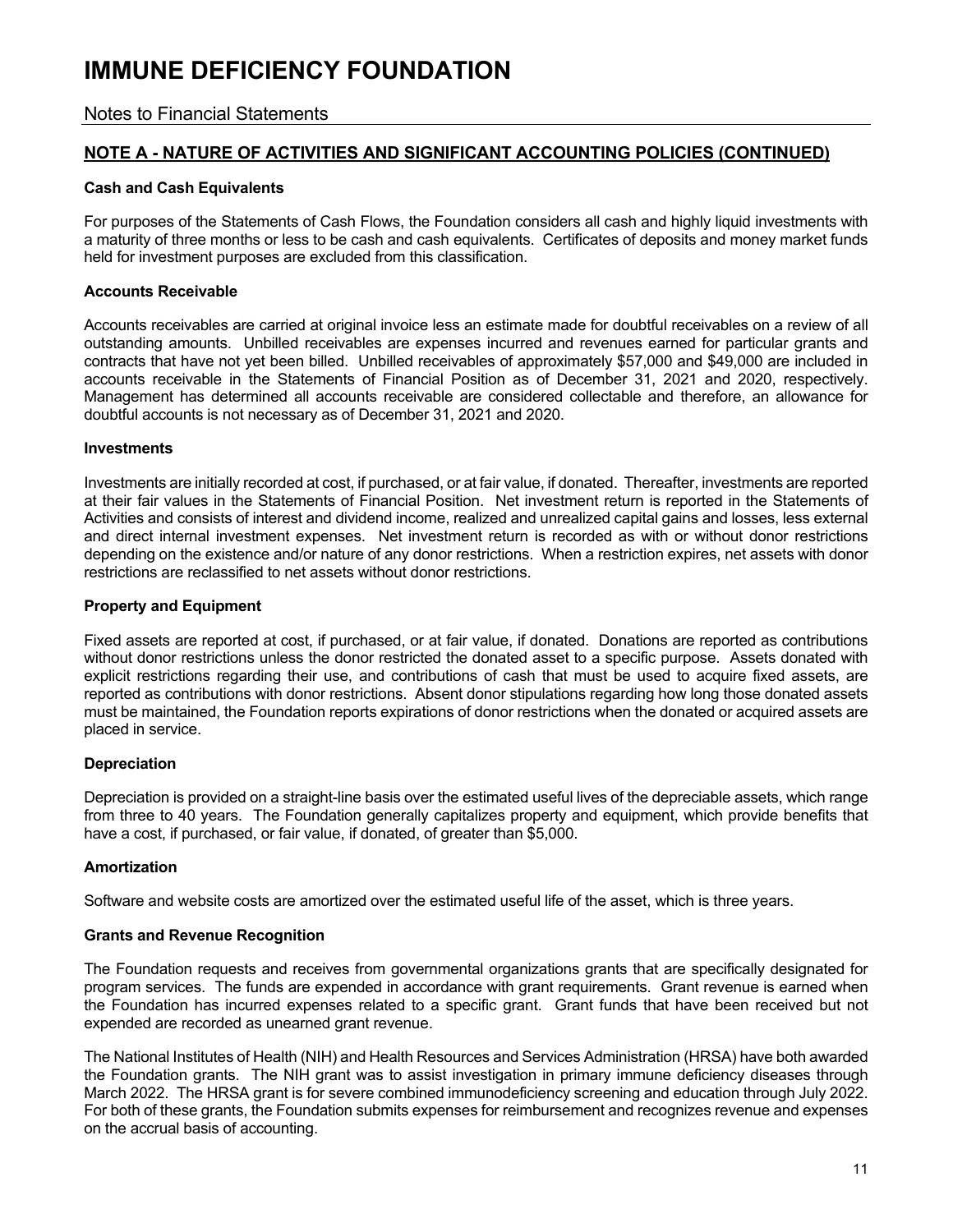### Notes to Financial Statements

### **NOTE A - NATURE OF ACTIVITIES AND SIGNIFICANT ACCOUNTING POLICIES (CONTINUED)**

#### **Donated Services**

The Foundation receives a significant amount of donated services from unpaid volunteers. No amounts relating to donated services have been recognized in the Statements of Activities as contributions because the criteria for recognition have not been satisfied. Contributed professional services are recognized if the services received a) create or enhance long-lived assets, or b) require specialized skills, are provided by individuals possessing those skills, and would typically need to be purchased if not provided by donation.

#### **Advertising Costs**

The Foundation expenses advertising costs as incurred. Advertising costs charged to expenses were \$136,379 and \$17,997 as of December 31, 2021 and 2020, respectively.

#### **Income Taxes**

The Foundation was formed as a non-profit organization exempt from income taxes under Section 501(c)(3) of the Internal Revenue Code, and, accordingly, no provision for income taxes is reflected in the accompanying financial statements. The Foundation's tax filings are subject to examination by various taxing authorities. The Foundation's tax years of December 31, 2018 through December 31, 2021, remain subject to examination. There are currently no examinations for any tax periods in progress.

#### **Credit Risk**

The Foundation has deposits in financial institutions in excess of amounts insured by the Federal Deposit Insurance Corporation ("FDIC") as of December 31, 2021 and 2020. At times, the balance in the institution may exceed the FDIC insured amount; however, management does not believe that this presents a significant risk to the Foundation. At December 31, 2021, the Foundation had \$425,892 in funds over the FDIC limit.

#### **Estimates**

The preparation of financial statements in conformity with accounting principles generally accepted in the United States of America requires management to make estimates and assumptions that affect certain reported amounts and disclosures. Accordingly, actual results could differ from those estimates.

#### **Subsequent Events**

Management has evaluated subsequent events through June 18, 2022, the date the financial statements were available to be issued.

### **NOTE B - LIQUIDITY AND AVAILABILITY**

The Foundation's financial assets available within one year of the Statement of Financial Positions data for the general expenditure as of December 31, 2021 and 2020, consist of the following:

|                                                  | 2021               | 2020                    |
|--------------------------------------------------|--------------------|-------------------------|
| Cash and cash equivalents<br>Accounts receivable | 689.372<br>430,471 | 905,660<br>S<br>198.385 |
| Total                                            | \$1,119,843        | \$1,104,045             |

As part of the Foundation's liquidity management, it has a policy to structure its financial assets to be available as its general expenditures, liabilities, and other obligations come due.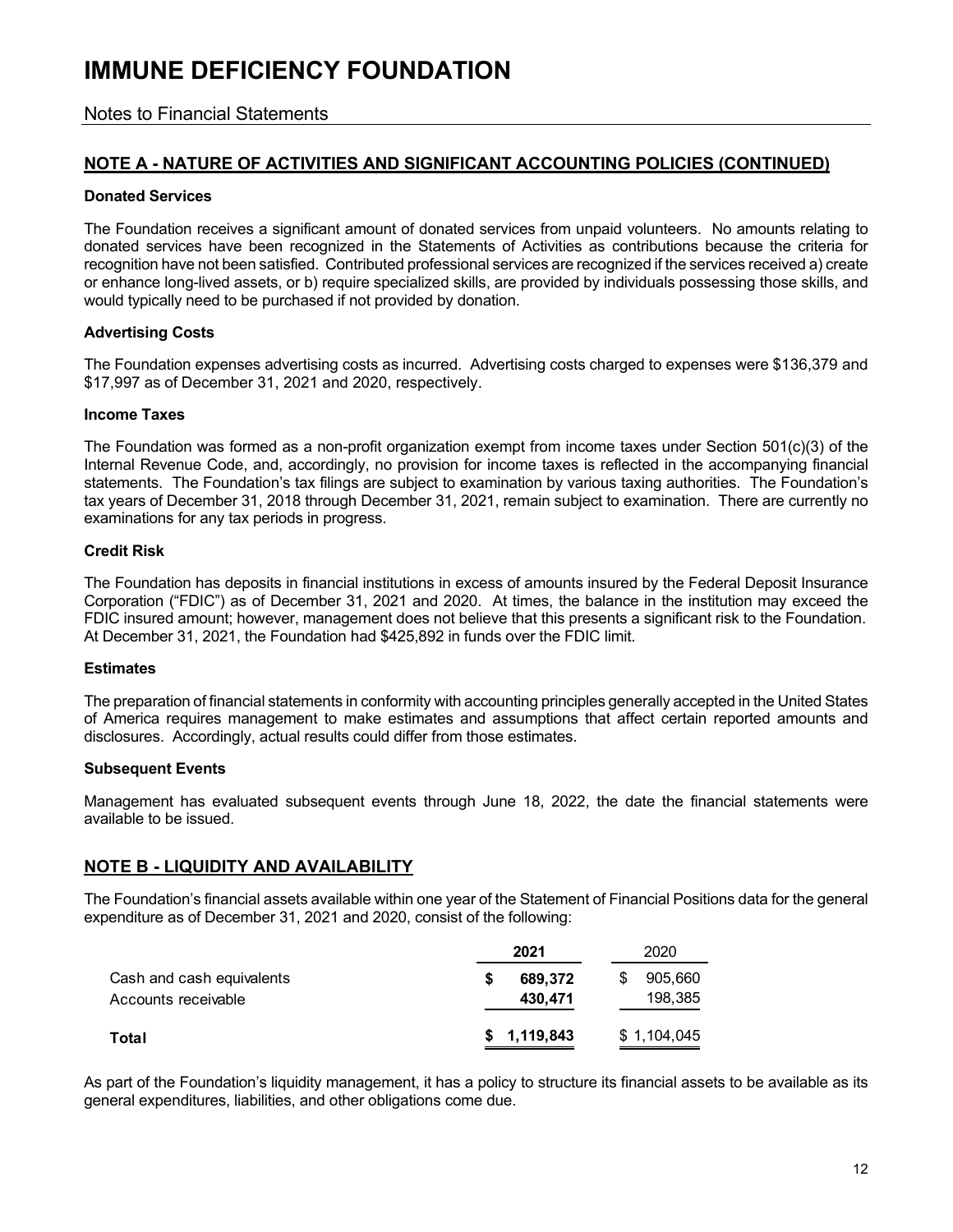## Notes to Financial Statements

## **NOTE C - INVESTMENTS**

Cost and fair value of investments at December 31, 2021, are as follows:

|                           | Cost          |  |            |
|---------------------------|---------------|--|------------|
| Cash and cash equivalents | \$<br>794,682 |  | 794,682    |
| Certificates of deposit   | 1,020,391     |  | 1,054,760  |
| Equity funds              | 5,763,164     |  | 7,433,159  |
| Fixed income              | 3,391,694     |  | 3,368,730  |
| <b>Totals</b>             | 10,969,931    |  | 12,651,331 |

Cost and fair value of investments at December 31, 2020, are as follows:

|                                                      | Cost |                      |   | <b>Fair Value</b>      |
|------------------------------------------------------|------|----------------------|---|------------------------|
|                                                      |      |                      |   |                        |
| Cash and cash equivalents<br>Certificates of deposit | \$   | 1,350,135<br>976,586 | S | 1,350,135<br>1,006,469 |
| Hedge funds                                          |      | 6,761                |   | 6,464                  |
| Equity funds                                         |      | 3,813,435            |   | 4,857,580              |
| Fixed income                                         |      | 3,601,038            |   | 3,716,831              |
| Totals                                               | \$   | 9,747,955            | S | 10,937,479             |

The Foundation's investment portfolio reported on the Statement of Financial Position at December 31, 2021 and 2020, is as follows:

|                                                                                                         | 2021                                | 2020                                  |
|---------------------------------------------------------------------------------------------------------|-------------------------------------|---------------------------------------|
| Investments board designated - current<br>Investments other<br>Investments board designated - long-term | \$4,505,303<br>848,247<br>7,297,781 | \$4,117,192<br>1,336,459<br>5,483,828 |
| <b>Total Investments</b>                                                                                | \$12,651,331                        | \$10,937,479                          |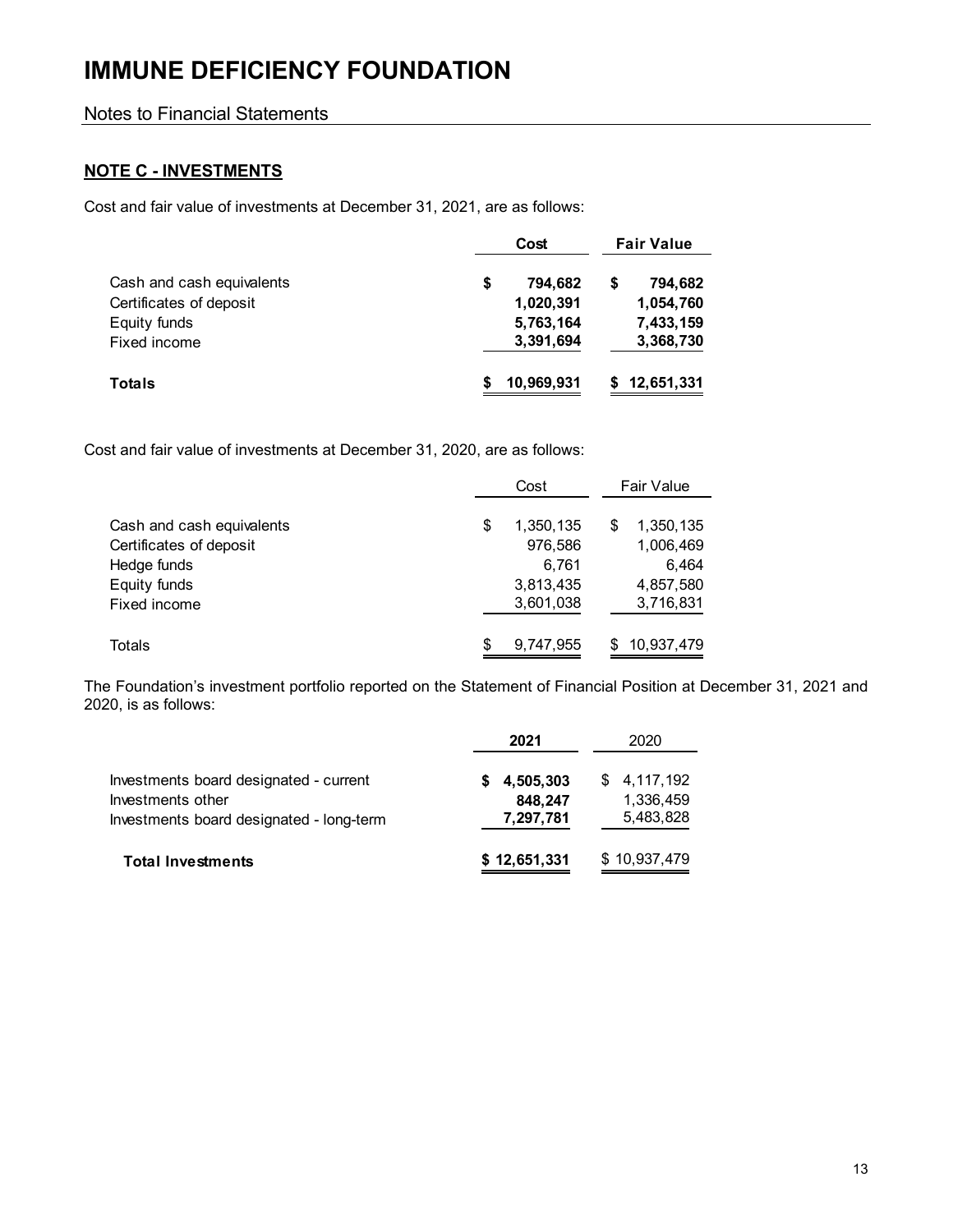## Notes to Financial Statements

## **NOTE C - INVESTMENTS (CONTINUED)**

The following summarizes investment income, net for the years ended December 31, 2021 and 2020:

|                                               | 2021                       |    |                      |
|-----------------------------------------------|----------------------------|----|----------------------|
| Interest and dividends<br>Fees                | \$<br>286,433<br>(54, 646) | \$ | 194,897<br>(50, 971) |
| Net realized gains<br>on sales of investments | 499,070                    |    | 95,243               |
| Net unrealized gains<br>on investments held   | 536,243                    |    | 643,282              |
| <b>Total Investment Income</b>                | 1,267,100                  | S  | 882,451              |

### **NOTE D - FAIR VALUE MEASUREMENTS**

Fair value is defined as the price that would be received to sell an asset or paid to transfer a liability in the principal or most advantageous market in an orderly transaction between market participants on the measurement date. The framework for measuring fair value provides a fair value hierarchy that prioritizes the inputs to valuation techniques used to measure fair value. The hierarchy gives the highest priority to unadjusted quoted prices in active markets for identical assets or liabilities (Level 1) and the lowest priority to unobservable inputs (Level 3). The three levels of the fair value hierarchy are described as follows:

- Level 1: Inputs to the valuation methodology are unadjusted quoted prices for identical assets or liabilities in active markets that the Foundation has the ability to access.
- Level 2: Inputs to the valuation methodology include:
	- quoted prices for similar assets or liabilities in active markets;
	- quoted prices for identical or similar assets or liabilities in inactive markets;
	- inputs other than quoted prices that are observable for the asset or liability;
	- inputs that are derived principally from or corroborated by observable market data by correlation or other means.

If the asset or liability has a specified (contractual) term, the Level 2 input must be observable for substantially the full term of the asset or liability.

Level 3: Inputs to the valuation methodology are unobservable and significant to the fair value measurement.

The asset's or liability's fair value measurement level within the fair value hierarchy is based on the lowest level of any input that is significant to the fair value measurement. Valuation techniques maximize the use of relevant observable inputs and minimize the use of unobservable inputs.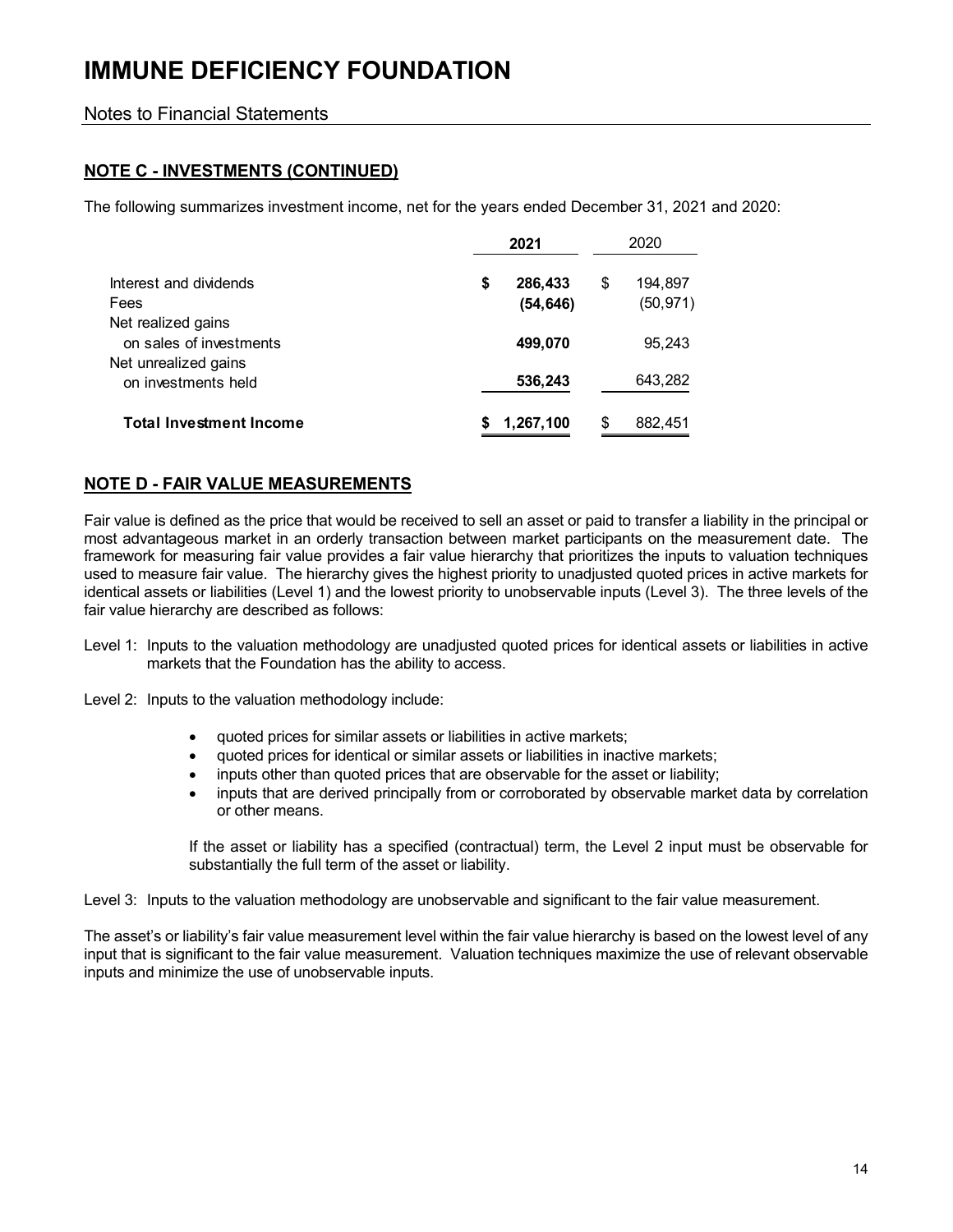Notes to Financial Statements

### **NOTE D - FAIR VALUE MEASUREMENTS (CONTINUED)**

#### **Level 1 Fair Value Measurements**

The fair values of mutual funds are based on quoted market prices.

#### **Level 2 Fair Value Measurements**

Hedge fund fair values are based upon estimated fair market value obtained from the issuer of the investment. The certificates of deposits and fixed income investments are based on values of comparable investments.

#### **Level 3 Fair Value Measurements**

The Foundation does not have investments measured at Level 3 as of December 31, 2021 and 2020.

#### **Transfers Between Levels**

The availability of observable market data is monitored to assess the appropriate classification of financial instruments within the fair value hierarchy. Changes in economic conditions or model-based valuation techniques may require the transfer of financial instruments from one fair value level to another. In such instances, the transfer is reported at the beginning of the reporting period. For the years ended December 31, 2021 and 2020, there were no significant transfers into or out of Level 2 or 3.

The following tables set forth by level, within the fair value hierarchy, the Foundation's assets at fair value as of December 31, 2021 and 2020, as measured on a recurring basis.

|                                                                                                                     | Level 1                           | Level <sub>2</sub>           | Level 3 | Total                                     |
|---------------------------------------------------------------------------------------------------------------------|-----------------------------------|------------------------------|---------|-------------------------------------------|
| Assets in the Fair Value Hierarchy<br>Certificates of deposit<br>Hedge funds<br>Equity mutual funds<br>Fixed income | \$<br>$\blacksquare$<br>7,433,159 | 1,054,760<br>\$<br>3,368,730 | \$      | 1,054,760<br>S.<br>7,433,159<br>3,368,730 |
| Total Assets at Fair Value - December 31, 2021                                                                      | 7,433,159<br>S                    | 4,423,490<br>S.              |         | \$11,856,649                              |
|                                                                                                                     | Level 1                           | Level 2                      | Level 3 | Total                                     |
| Assets in the Fair Value Hierarchy                                                                                  |                                   |                              |         |                                           |
| Certificates of deposit                                                                                             | \$                                | \$<br>1,006,469              | \$      | \$<br>1,006,469                           |
| Hedge funds                                                                                                         |                                   | 6,464                        |         | 6,464                                     |
| Equity mutual funds                                                                                                 | 4,857,580                         |                              |         | 4,857,580                                 |
| Fixed income                                                                                                        |                                   | 3,716,831                    |         | 3,716,831                                 |
| Total Assets at Fair Value - December 31, 2020                                                                      | 4,857,580<br>S                    | 4,729,764<br>\$              | \$      | 9,587,344                                 |

Note: Cash and cash equivalents totaling \$794,682 and \$1,350,135 at December 31, 2021 and 2020, respectively, are excluded from these tables as they are measured at cost.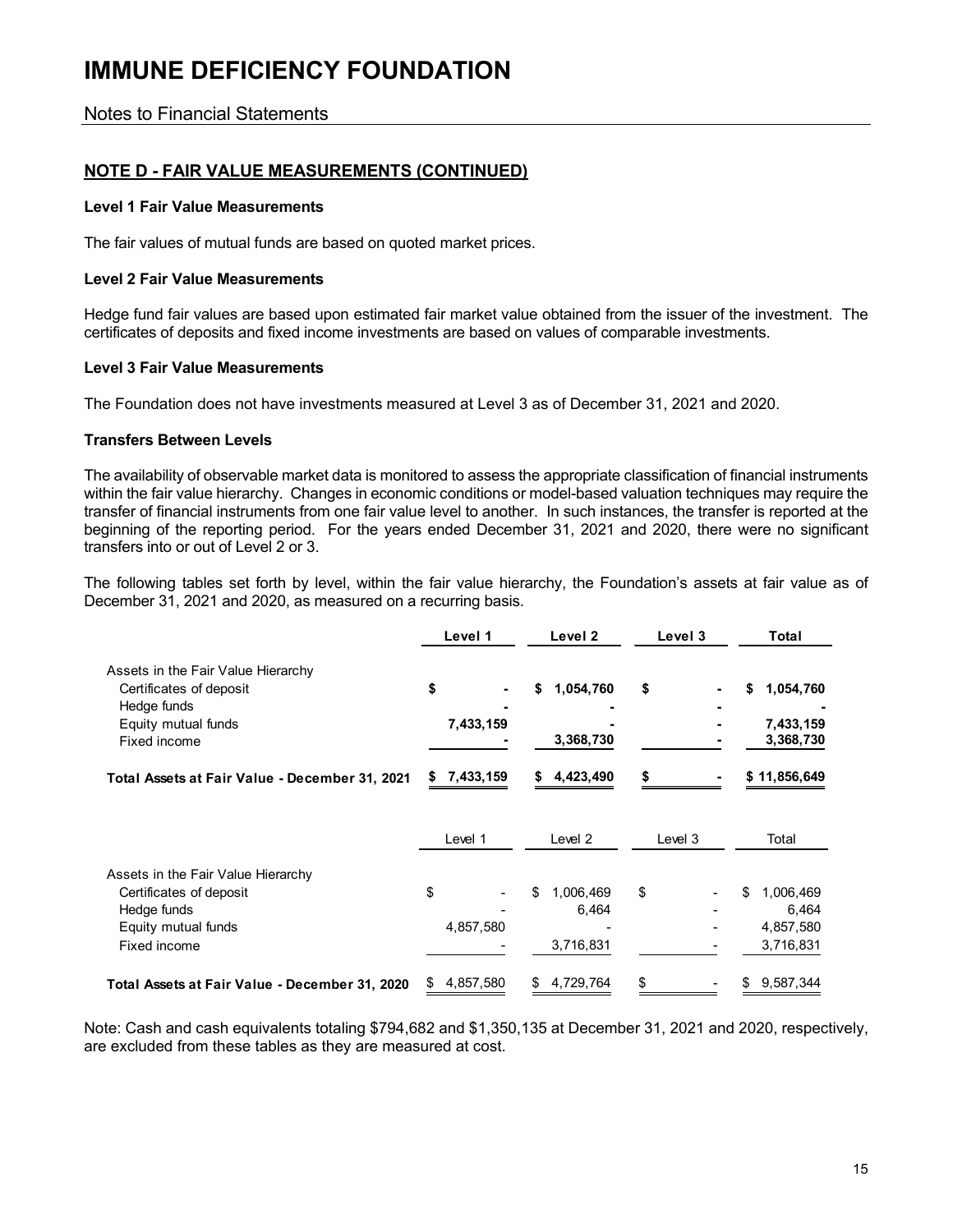Notes to Financial Statements

## **NOTE E - PROPERTY AND EQUIPMENT**

Property and equipment, at cost, consist of the following at December 31, 2021 and 2020.

|                                                |    | 2021                  | 2020                 |  |
|------------------------------------------------|----|-----------------------|----------------------|--|
| Equipment                                      | \$ | 296,049               | \$<br>296,049        |  |
| Furniture and fixtures                         |    | 206,560               | 206,560              |  |
| Software and website                           |    | 402,529               | 61,141               |  |
| Less accumulated depreciation and amortization |    | 905,138<br>(556, 313) | 563,750<br>(439,481) |  |
| Total                                          | S  | 348,825               | 124,269              |  |

Depreciation and amortization expenses for December 31, 2021 and 2020, were \$116,831 and \$57,894, respectively.

## **NOTE F - LEASE COMMITMENTS**

On November 5, 2014, the Foundation signed a lease for office space. The lease commenced in December 2014 and is for a term of seven years and nine months, set to expire in September 2022. The base rent for the office space is \$238,989 with an escalated rent payment of 2.75 percent beginning the first day of each subsequent lease year. Additionally, the lease agreement stipulates a reduction in lease payments, equal to the amount of a prior office space lease, until the prior office space lease expired on September 30, 2015. Deferred rent of \$19,864 and \$38,633 as of December 31, 2021 and 2020, respectively, reflects the cumulative difference between the straightline calculation and the rent charged under the terms of the lease. In January of 2015, the Foundation signed a lease for storage space at an annual rate of \$5,184 for a term of seven years and nine months, set to expire in September 2022.

Rent expense was \$281,668 and \$276,189 for the years ended December 31, 2021 and 2020, respectively.

Total minimum annual rental commitments for all leases through the expiration of the leases are as follows:

Year ending December 31, 2022 221,427 \$

### **NOTE G - OPERATING LEASE COMMITMENTS FOR EQUIPMENT**

The Foundation is obligated under an operating lease for a postage machine. The cost of the lease obligation at December 31, 2021, consists of an operating lease payable in quarterly installments of \$3,225 through September 2022, collateralized by the related office equipment.

Annual equipment lease expense and maintenance contract expense totaled \$33,483 and \$32,259 for the years ended December 31, 2021 and 2020, respectively, and is included in rental and maintenance of equipment expense on the Statements of Functional Expenses.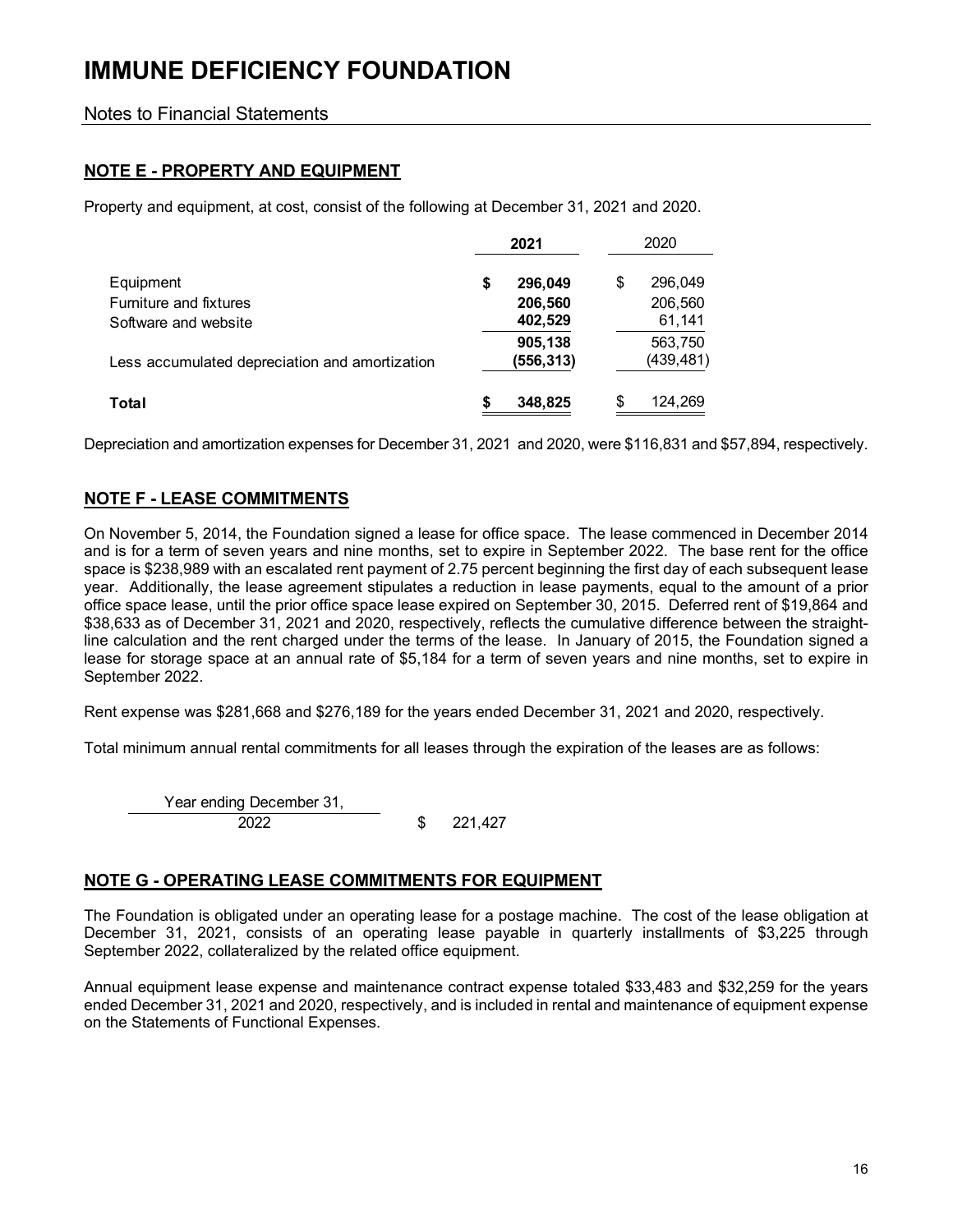Notes to Financial Statements

## **NOTE G - OPERATING LEASE COMMITMENTS FOR EQUIPMENT (CONTINUED)**

Total minimum annual lease payments through the expiration of the lease are as follows:

Year Ending December 31, 2022 \$9,675

## **NOTE H - CAPITAL LEASES**

The Foundation is obligated under a capital lease for printers with a term of 63 months. The cost of the lease obligation at December 31, 2021, consists of a capital lease and maintenance agreement, payable in monthly installments of \$2,764, collateralized by the related office equipment. The balance of the capital lease is \$20,830 and \$37,202 at December 31, 2021 and 2020, respectively. This balance includes a current portion of \$16,372 for both years ended December 31, 2021 and 2020.

Future minimum lease payments are as follows:

| Year Ending December 31,                       |              |
|------------------------------------------------|--------------|
| 2022                                           | \$<br>33,173 |
| 2023                                           | 2,764        |
| Total minimum lease payments                   | 35.937       |
| Less: amount representing maintenance contract | (13, 173)    |
| Less: amount representing interest             | (1,934)      |
| Present value of net minimum lease payments    | 20,830       |

The following is a schedule of the carrying value of equipment under the capital leases:

| Cost                           | 75.141    |
|--------------------------------|-----------|
| Less: accumulated depreciation | (58, 989) |
| Net carrying value             | 16.152    |

The value of the equipment and related accumulated depreciation is included in property and equipment on the Statement of Financial Position as of December 31, 2021 and 2020. Annual depreciation expense totaled \$13,833 for both of the years ended December 31, 2021 and 2020.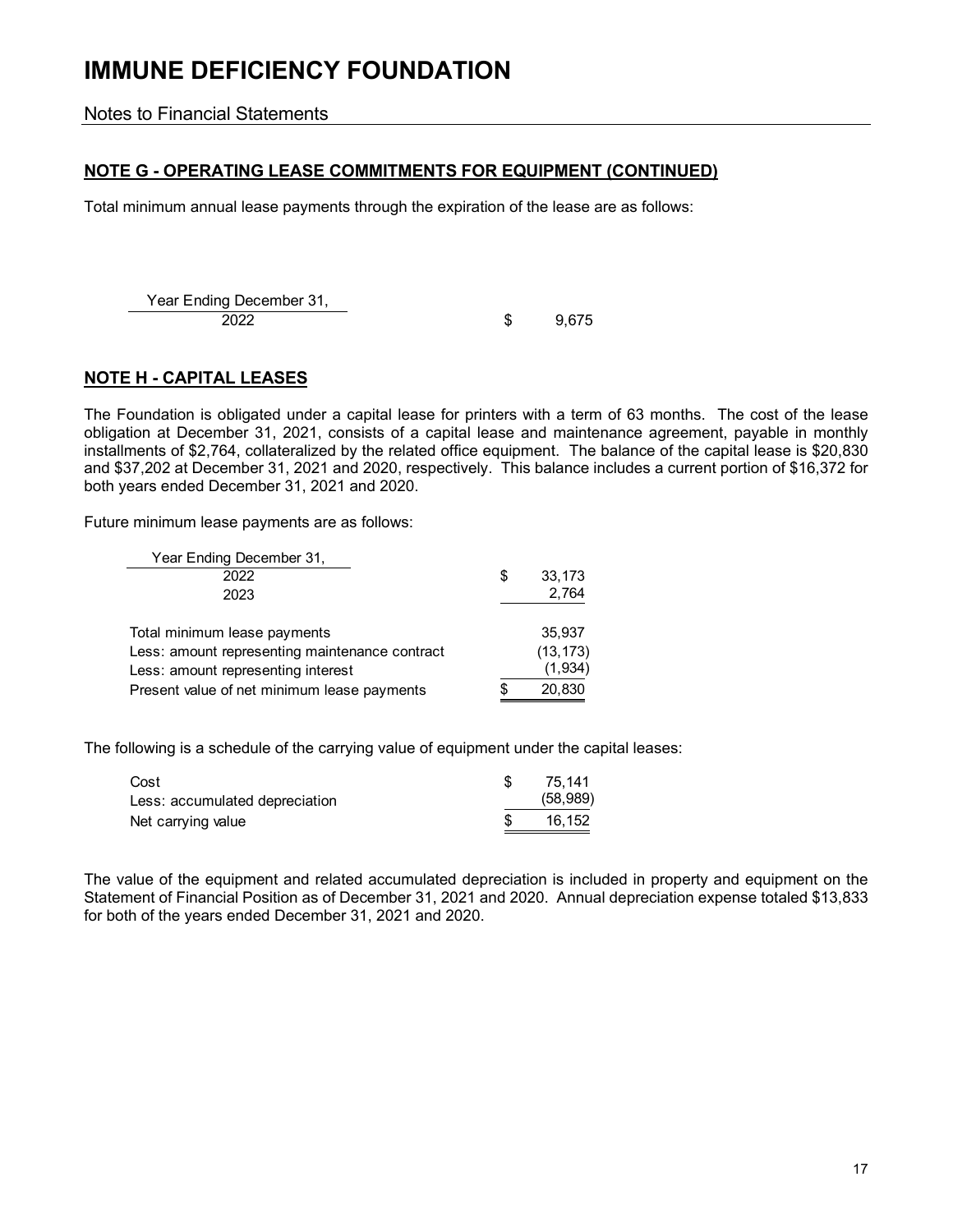### Notes to Financial Statements

## **NOTE I - BOARD DESIGNATED NET ASSETS**

The board has designated net assets without donor restrictions for the following projects at December 31, 2021 and 2020:

|                                          | 2021           | 2020        |
|------------------------------------------|----------------|-------------|
| Board designated - endowment             | 6,183,528<br>S | \$5,483,828 |
| Board designated - program               | 5,023,115      | 3,520,794   |
| Board designated research investment     | 596,441        | 596,399     |
| PIRC designated                          | 92,048         | 92,048      |
| <b>Total Board Designated Net Assets</b> | \$11,895,132   | \$9,693,069 |

### **NOTE J - NET ASSETS WITH DONOR RESTRICTIONS**

Net assets with donor restrictions are available for the following purposes at December 31, 2021 and 2020:

|                                                 | 2021          | 2020          |
|-------------------------------------------------|---------------|---------------|
| Accumulators                                    | \$<br>10,000  | \$            |
| Advocacy                                        | 105,000       | 105,000       |
| <b>CGD Initiative</b>                           | 19,022        | 101,536       |
| <b>Core Services</b>                            | 90,000        |               |
| <b>CVID Initiative</b>                          | 103,623       | 79,833        |
| David Salamone Fund                             | 9,775         | 11,725        |
| <b>Education and Mentoring</b>                  | 2,500         | 12,500        |
| <b>Enhanced Medical Support</b>                 | 20,265        | 230,665       |
| Gene Therapy                                    | 3,945         | 3,945         |
| Genetic Testing                                 | 15,000        |               |
| Industry, Patient, and Physician Reception      |               | 30,000        |
| Life Stages Initiative                          | 260           | 260           |
| Monthly Giving                                  | 210           |               |
| <b>Payer Education</b>                          | 6,376         | 33,039        |
| Research Project                                | 80,000        | 172           |
| <b>SCID Initiative</b>                          | 75            | 750           |
| <b>USIDNET</b>                                  | 25,827        | 36,722        |
| <b>XLA Initiative</b>                           | 1,168         | 4,168         |
| <b>Total Net Assets With Donor Restrictions</b> | \$<br>493,046 | \$<br>650,315 |

Net assets released from donor-restricted assets by incurring expenses satisfying the purpose or time restrictions specified by donors were \$567,440 and \$559,124 as of December 31, 2021 and 2020, respectively.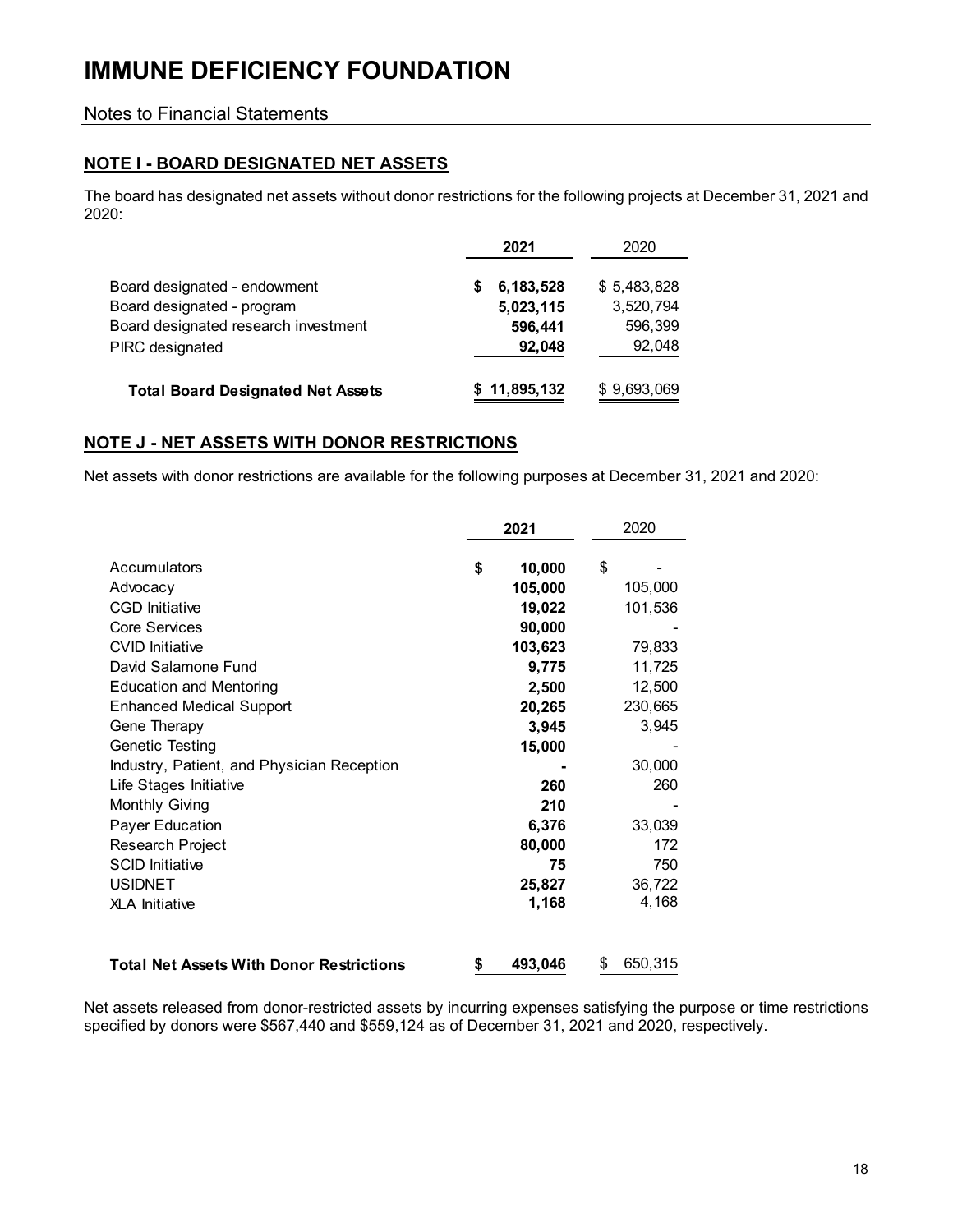### Notes to Financial Statements

### **NOTE K - ENDOWMENT FUNDS**

Return objective and risk parameters: The board designated endowment fund seeks to achieve long-term capital growth while avoiding excessive risk and achieving preservation of purchasing power. The investment return goal is to generate returns in excess of the rate of inflation over the investment horizon.

Spending policy: Distributions for the board designated endowment may be made at the discretion of the Board. Since the establishment of the endowment, no funds have been appropriated for expenditure. Determination of a spending criteria will be established at a future date.

Changes in board designated endowment net assets for the years ended December 31, 2021 and 2020, are as follows:

|                                                                    |   | 2021                 | 2020                 |
|--------------------------------------------------------------------|---|----------------------|----------------------|
| Endowment net assets, beginning of year<br>Investement return, net | S | 5,483,828<br>699,700 | 4,962,050<br>521,778 |
| Total                                                              |   | 6,183,528            | 5,483,828            |

## **NOTE L - RETIREMENT PLAN**

The Foundation is the sponsor of the Immune Deficiency Foundation 401(k) Plan for all full-time employees older than age 21 having completed more than one year of service. One year of service is defined as at least 1,000 hours of service. The Foundation contributions comply with the Safe Harbor Rules. Under these rules the Foundation matches 100 percent of the first three percent an employee contributes and 50 percent of the next two percent the employee contributes to the Plan. The Foundation's contributions were \$80,760 and \$89,789 for the years ended December 31, 2021 and 2020, respectively and are included in employee benefits expense on the Statements of Functional Expenses.

### **NOTE M - CONTINGENCIES**

Financial awards from federal, state, and local governmental entities in the form of grants are subject to special audits. Such audits could result in claims against the Foundation for disallowed costs or non-compliance with grantor restrictions. No provision has been made for any liability that may arise from such audits since the amounts, if any, cannot be determined at this date. Management expects such amounts, if any, will not be significant.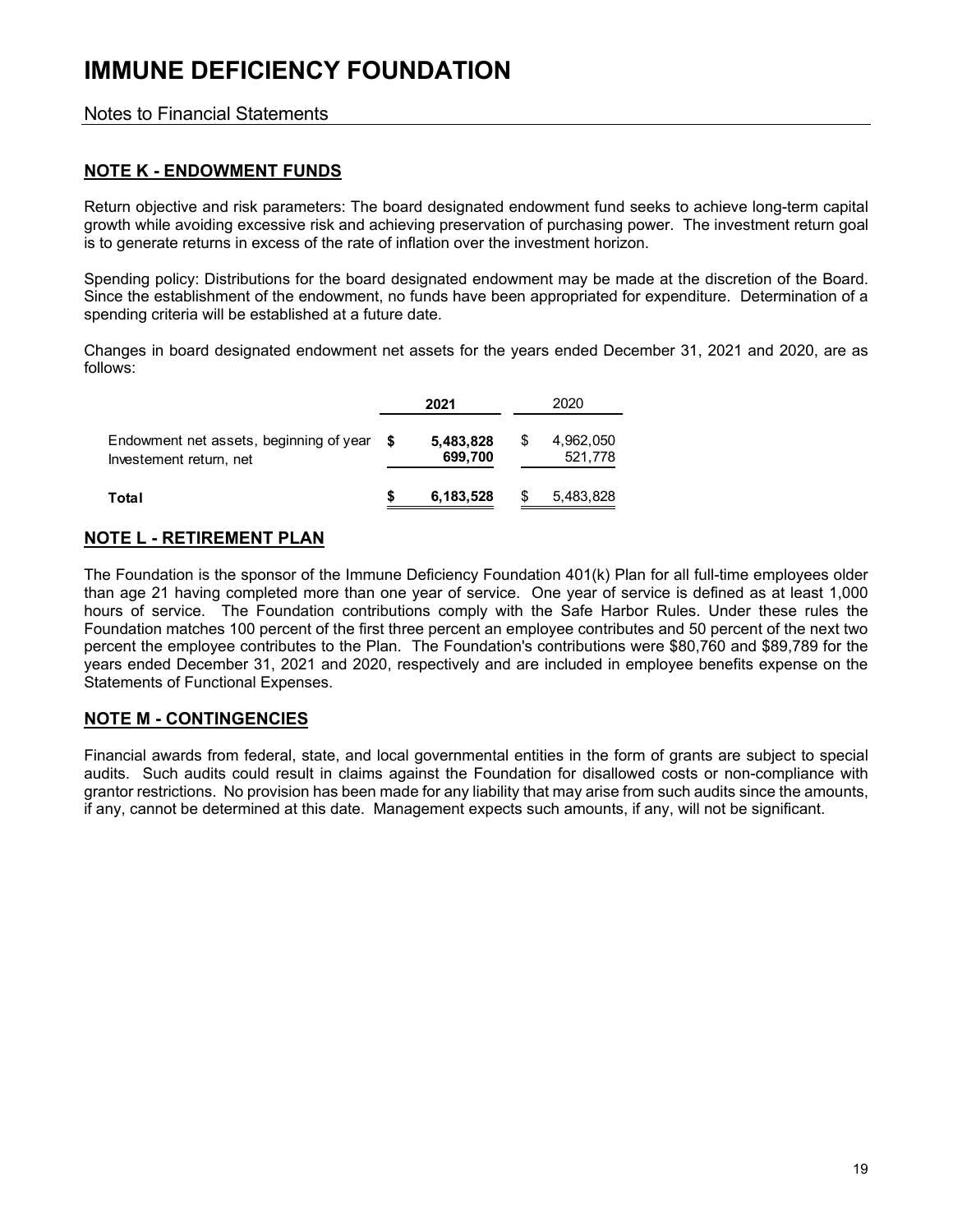Notes to Financial Statements

## **NOTE N - EFFECTS OF CURRENT ECONOMIC CONDITIONS AND CONTRIBUTIONS**

The Foundation depends heavily on contributions and grants for its revenue. The ability of certain Foundation's contributors and grantors to continue giving amounts comparable with prior years may be dependent upon current and future overall economic conditions and the continued deductibility for income tax purposes of contributions and grants to the Foundation. While the Foundation's Board of Trustees believes the Foundation has the resources to continue programs, its ability to do so and the extent to which it continues, may be dependent on the above factors.

## **NOTE O - RISK AND UNCERTAINTIES**

The Foundation may invest in various types of marketable securities. Marketable securities are exposed to various risks, such as interest rate, market, and credit risks. Due to the level of risk associated with certain marketable securities, it is possible that changes in the values of these securities may occur in the near term and that such change could materially affect the amounts reported in the Statements of Financial Position.

## **NOTE P - PAYCHECK PROTECTION PROGRAM LOAN**

On May 1, 2020, the Foundation received loan proceeds in the amount of \$531,049 under the Paycheck Protection Program ("PPP"). The PPP, established as part of the Coronavirus Aid, Relief and Economic Security Act ("CARES ACT"), provides for loans to primarily cover payroll, mortgage interest, rent, and utilities costs incurred during the COVID-19 pandemic.

The loan, which was in form of a commercial promissory note from J.P. Morgan Chase Bank matures on May 1, 2022, and bears interest at a rate of one percent per annum. Under the term of the PPP, certain amounts of the loan may be forgiven if they are used for qualifying expenses as described in the CARES Act. The Foundation applied for and received forgiveness of the PPP loan effective June 2021.

## **NOTE Q - RECLASSIFICATIONS**

Certain accounts in the prior year financial statements have been reclassified for comparative purposes to conform with the preparation in the current financial statements. These reclassifications were between expenses on the Statements of Activities and Statements of Functional Expenses.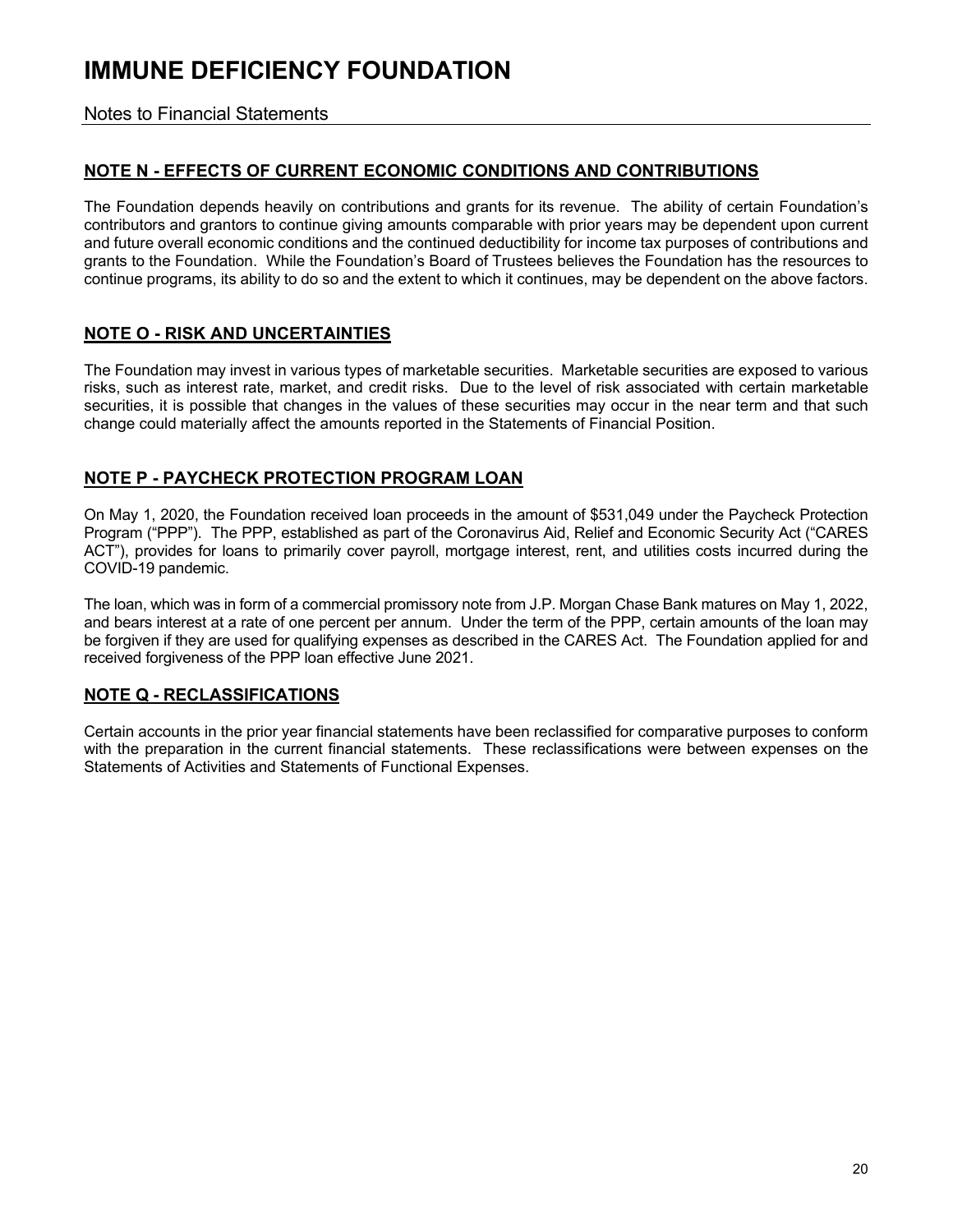ADDITIONAL REPORTS AND SUPPLEMENTARY INFORMATION

Year Ended December 31, 2021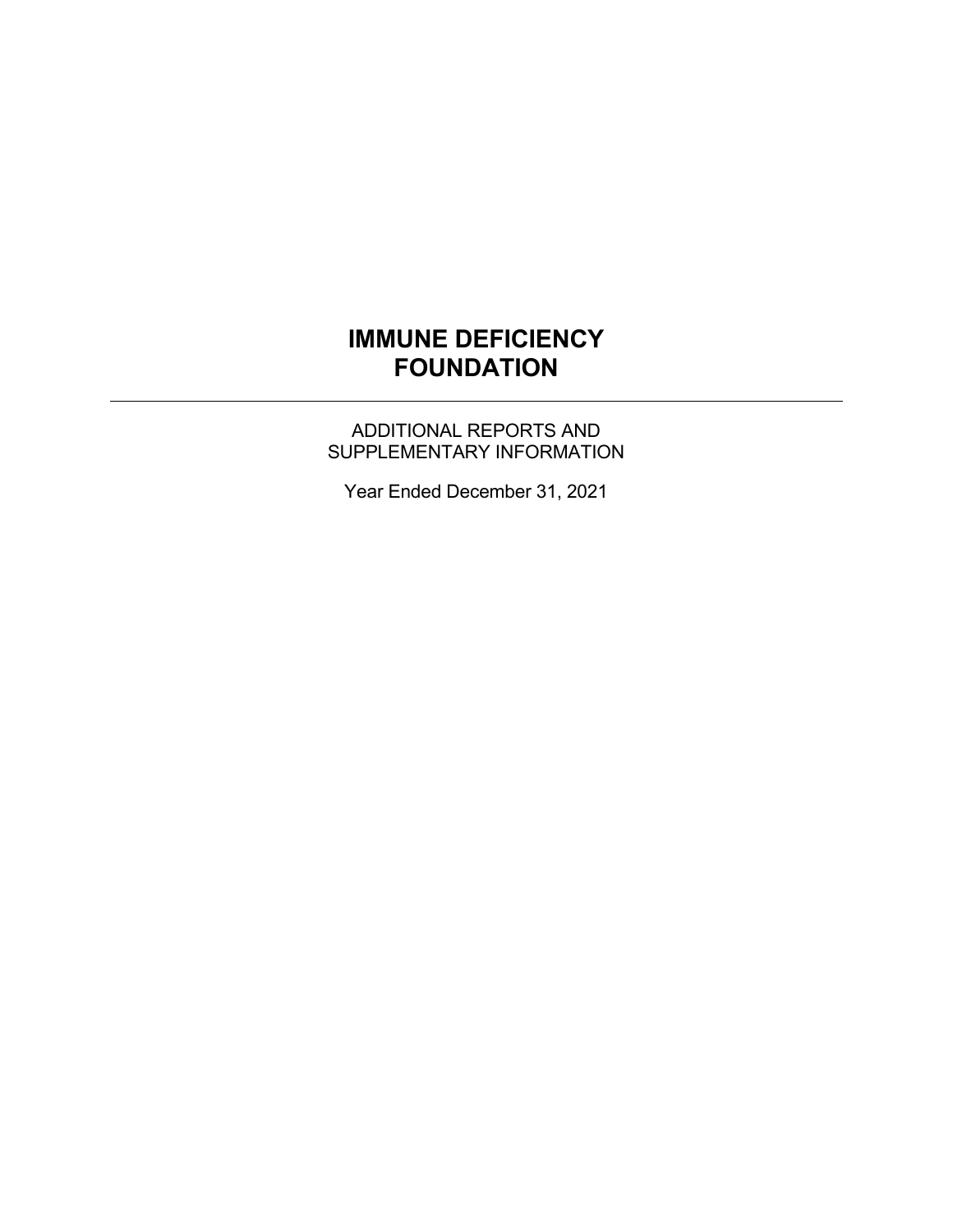

To the Board of Trustees Immune Deficiency Foundation Towson, Maryland

#### **INDEPENDENT AUDITOR'S REPORT ON INTERNAL CONTROL OVER FINANCIAL REPORTING AND ON COMPLIANCE AND OTHER MATTERS BASED ON AN AUDIT OF FINANCIAL STATEMENTS PERFORMED IN ACCORDANCE WITH** *GOVERNMENT AUDITING STANDARDS*

We have audited, in accordance with auditing standards generally accepted in the United States of America and the standards applicable to the financial audits contained in *Government Auditing Standards*, issued by the Comptroller General of the United States, the financial statements of Immune Deficiency Foundation (the "Foundation"), which comprise the statement of financial position as of December 31, 2021, and the related statements of activities, functional expenses, and cash flows for the year then ended, and the related notes to the financial statements and have issued our report thereon dated June 18, 2022.

#### **Report on Internal Control over Financial Reporting**

In planning and performing our audit of the financial statements, we consider the Foundation's internal control over financial reporting ("internal control") as a basis for designing audit procedures that are appropriate in the circumstances for the purpose of expressing our opinion on the financial statements, but not for the purpose of expressing an opinion on the effectiveness of the Foundation's internal control. Accordingly, we do not express an opinion on the effectiveness of the Foundation's internal control.

A *deficiency in internal control* exists when the design or operation of a control does not allow management or employees, in the normal course of performing their assigned functions, to prevent, or detect and correct misstatements on a timely basis. A *material weakness* is a deficiency, or combination of deficiencies, in internal control, such that there is a reasonable possibility that a material misstatement of the Foundation's financial statements will not be prevented, or detected and corrected on a timely basis. A *significant deficiency* is a deficiency, or a combination of deficiencies, in internal control that is less severe than a material weakness, yet important enough to merit attention by those charged with governance.

Our consideration of internal control was for the limited purpose described in the first paragraph of this section and was not designed to identify all deficiencies in internal control that might be material weaknesses or significant deficiencies. Given these limitations, during our audit we did not identify any deficiencies in internal control that we consider to be material weaknesses; however, material weaknesses or significant deficiencies may exist that have not been identified.

## 1954 GREENSPRING DRIVE . SUITE 305 . TIMONIUM, MD 20193 TELEPHONE:  $(410)$  828-4446 · FAX:  $(410)$  828-4447 · INFO@HCFL.CPA · WWW.HCFL.CPA

Ofer Lurman, CPA, MSF, CFF | KIMBERLY A. MUSTARD, CPA, CGMA | SALOMON L. GRUNHUT, CPA, MSF, CVA | JOSH ZIMMERMAN, CPA | JACOB LIEDER, CPA SAM HANDWERGER, CPA, MST | JOHN F. FUNKHOUSER, CPA, CGMA | HOWARD D. JACOBS, CPA, MST | PAUL B. FELDMAN, CPA, MBA RICHARD A. INTNER, CPA/ABV, CVA, CIRA, CFF | BARRY S. MILLER, CPA | JEFFERY D. STINE, CPA, CGMA | DAVID DANCZIGER, CPA | GENE KLEIN, CPA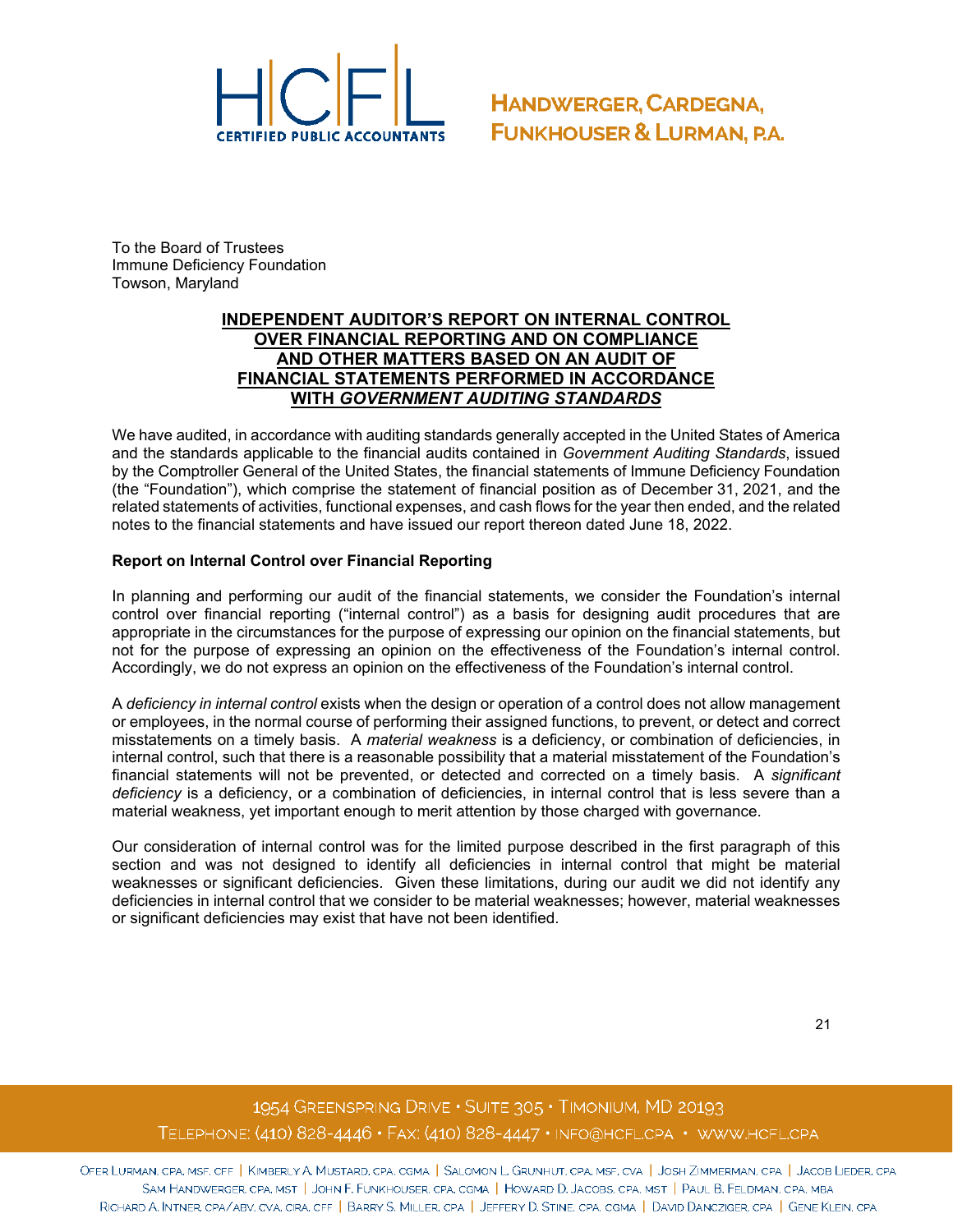#### **Report on Compliance and Other Matters**

As part of obtaining reasonable assurance about whether the Foundation's financial statements are free from material misstatement, we performed tests of its compliance with certain provisions of laws, regulations, contracts, and grant agreements, non-compliance with which could have a direct and material effect on the financial statement; however, providing an opinion on compliance with those provisions was not an objective of our audit, and, accordingly, we do not express such an opinion. The results of our tests disclosed no instances of non-compliance or other matters that are required to be reported under *Government Auditing Standards.*

#### **Purpose of this Report**

The purpose of this report is solely to describe the scope of our testing of internal control and compliance, and the results of that testing, and not to provide an opinion on the effectiveness of the Foundation's internal control over financial reporting or on compliance. This report is an integral part of an audit performed in accordance with *Government Auditing Standards* in considering the Foundation's internal control and compliance. Accordingly, this communication is not suitable for any other purpose.

Handweiger, Cardigna, Funkhoneser & Luman, Rd.

Handwerger, Cardegna, Funkhouser & Lurman, P.A. Timonium, Maryland June 18, 2022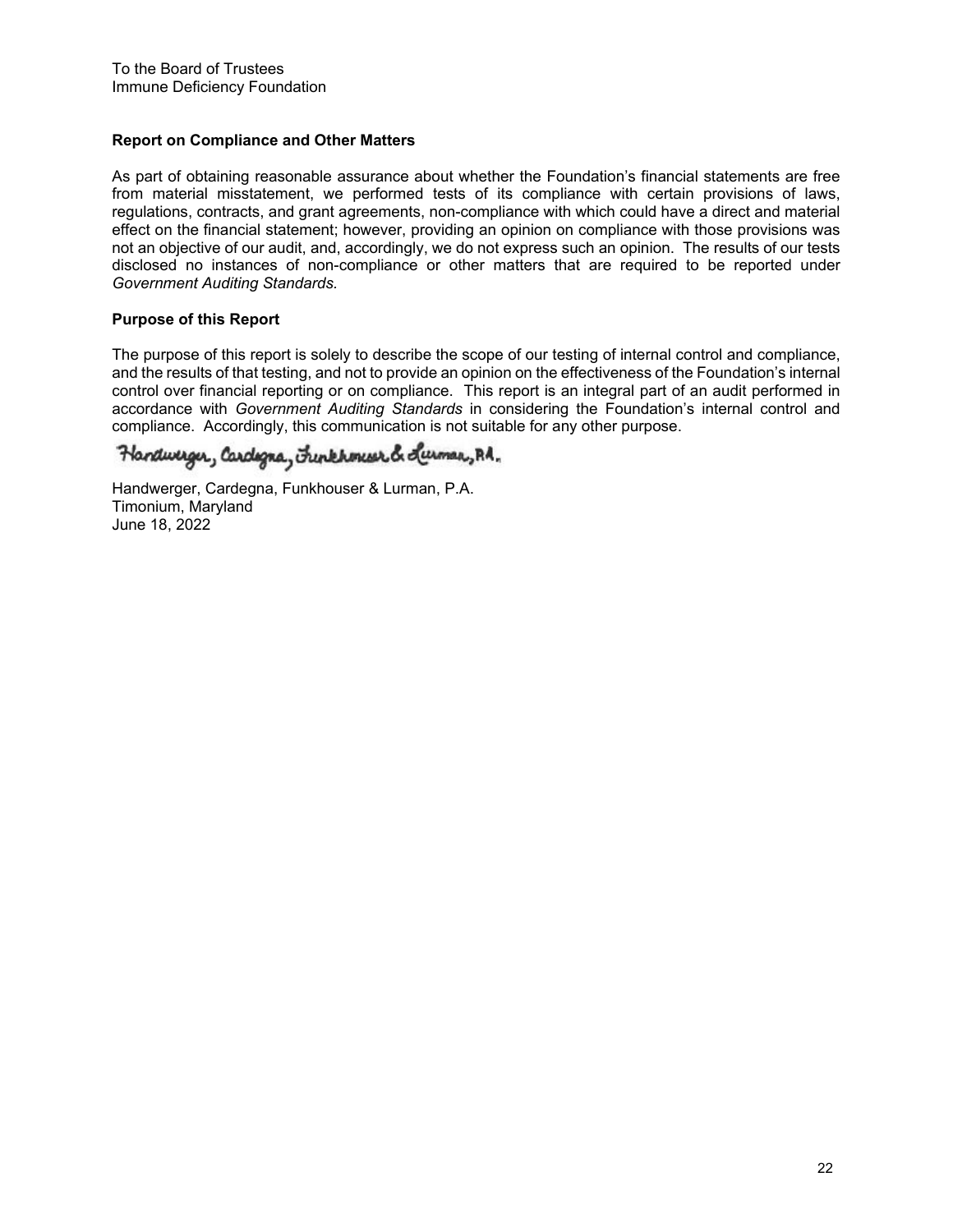

To the Board of Trustees Immune Deficiency Foundation Towson, Maryland

#### **INDEPENDENT AUDITOR'S REPORT ON COMPLIANCE FOR THE MAJOR PROGRAM AND ON INTERNAL CONTROL OVER COMPLIANCE REQUIRED BY THE UNIFORM GUIDANCE**

#### **Report on Compliance for the Major Federal Program**

#### **Opinion on the Major Federal Program**

We have audited Immune Deficiency Foundation's (the "Foundation") compliance with the types of compliance requirements described in the *OMB Compliance Supplement* that could have a direct and material effect on the Foundation's major federal program for the year ended December 31, 2021. The Foundation's major federal program is identified in the summary of auditor's results section of the accompanying schedule of findings and questioned costs.

In our opinion, the Foundation complied, in all material respects, with the types of compliance requirements referred to above that could have a direct and material effect on its major federal program for the year ended December 31, 2021.

#### **Basis for Opinion on the Major Federal Program**

We conducted our audit of compliance in accordance with auditing standards generally accepted in the United States of America; the standards applicable to financial audits contained in *Government Auditing Standards*, issued by the Comptroller General of the United States, and the audit requirements of the Title 2 U.S. *Code of Federal Regulations (CFR) Part 200, Uniform Administrative Requirements*, *Cost Principles, and Audit Requirements for Federal Awards* (Uniform Guidance). Our responsibilities under those standards and the Uniform Guidance are further described in the Auditor's Responsibilities for the Audit of Compliance section of our report.

We are required to be independent of the Foundation and to meet our other ethical responsibilities, in accordance with relevant ethical requirements relating to our audit. We believe that the audit evidence we have obtained is sufficient and appropriate to provide a basis for our opinion on compliance for the major federal program. Our audit does not provide a legal determination of Foundation's compliance with the compliance requirements referred to above.

#### **Responsibilities of Management for Compliance**

Management is responsible for compliance with the requirements referred to above and for the design, implementation, and maintenance of effective internal control over compliance with the requirements of laws, statutes, regulations, rules, and provisions of contracts or grant agreements applicable to the Foundation's federal programs.

23

## 1954 GREENSPRING DRIVE . SUITE 305 . TIMONIUM, MD 20193 TELEPHONE: (410) 828-4446 · FAX: (410) 828-4447 · INFO@HCFL.CPA · WWW.HCFL.CPA

OFER LURMAN, CPA, MSF, CFF | KIMBERLY A. MUSTARD, CPA, CGMA | SALOMON L. GRUNHUT, CPA, MSF, CVA | JOSH ZIMMERMAN, CPA | JACOB LIEDER, CPA SAM HANDWERGER, CPA, MST | JOHN F. FUNKHOUSER, CPA, CGMA | HOWARD D. JACOBS, CPA, MST | PAUL B. FELDMAN, CPA, MBA RICHARD A. INTNER, CPA/ABV, CVA, CIRA, CFF | BARRY S. MILLER, CPA | JEFFERY D. STINE, CPA, CGMA | DAVID DANCZIGER, CPA | GENE KLEIN, CPA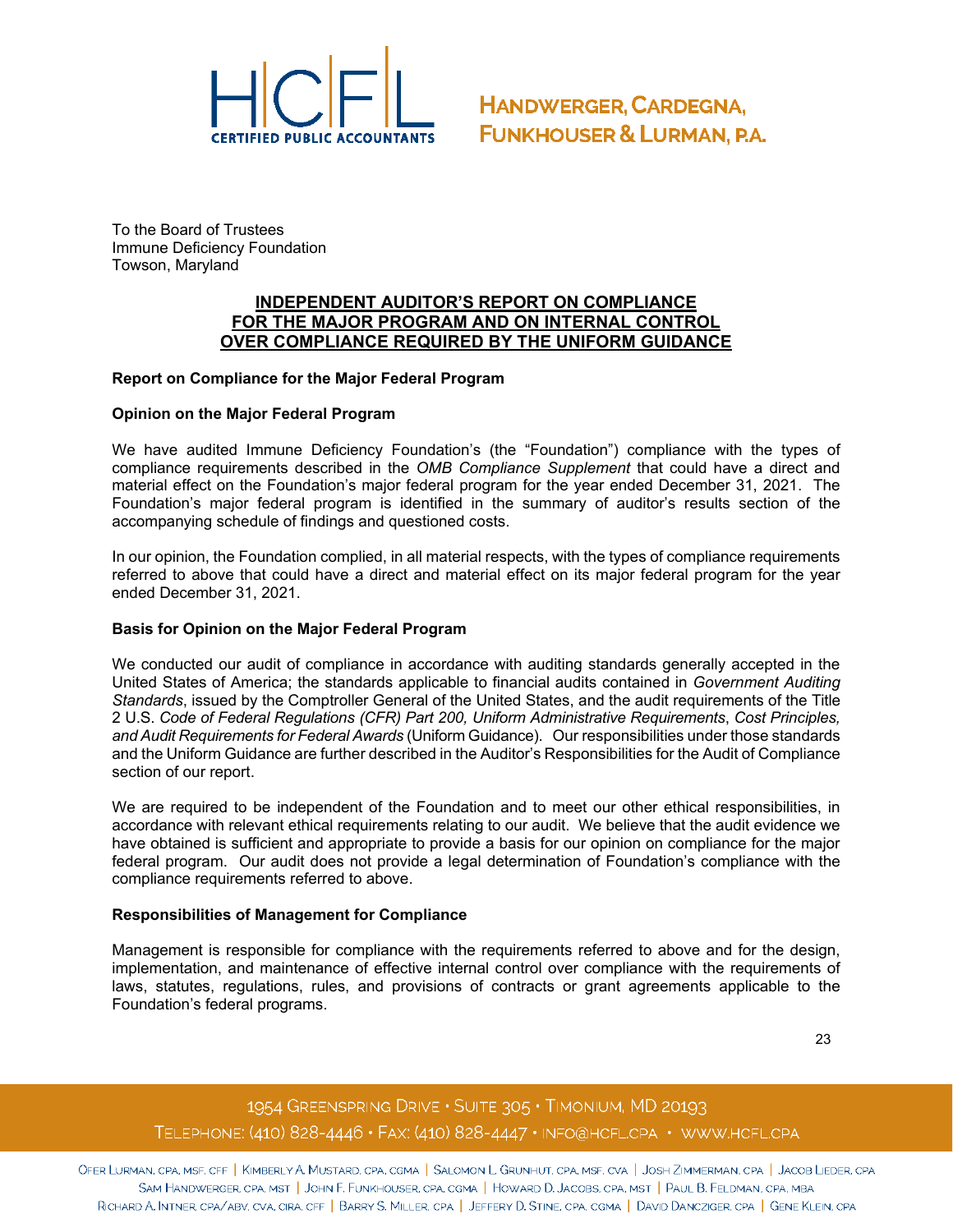#### **Auditor's Responsibilities for the Audit of Compliance**

Our objectives are to obtain reasonable assurance about whether material non-compliance with the compliance requirements referred to above occurred, whether due to fraud or error, and express an opinion on the Foundation's compliance based on our audit. Reasonable assurance is a high level of assurance but is not absolute assurance and, therefore, is not a guarantee that an audit conducted in accordance with generally accepted auditing standards, *Government Auditing Standards*, and the Uniform Guidance will always detect material non-compliance when it exists. The risk of not detecting material non-compliance resulting from fraud is higher than for that resulting from error, as fraud may involve collusion, forgery, intentional omissions, misrepresentations, or the override of internal control. Non-compliance with the compliance requirements referred to above is considered material if there is a substantial likelihood that, individually or in the aggregate, it would influence the judgment made by a reasonable user of the report on compliance about the Foundation's compliance with the requirements of the major federal program as a whole.

In performing an audit in accordance with generally accepted auditing standards, *Government Auditing Standards*, and the Uniform Guidance, we:

- Exercise professional judgment and maintain professional skepticism throughout the audit.
- Identify and assess the risks of material non-compliance, whether due to fraud or error, and design and perform audit procedures responsive to those risks. Such procedures include examining, on a test basis, evidence regarding the Foundation's compliance with the compliance requirements referred to above and performing such other procedures as we considered necessary in circumstances.
- Obtain an understanding of the Foundation's internal control over compliance relevant to the audit in order to design audit procedures that are appropriate in the circumstances and to test and report on internal control over compliance in accordance with the Uniform Guidance, but not for the purpose of expressing an opinion on the effectiveness of the Foundation's internal control over compliance. Accordingly, no such opinion is expressed.
- We are required to communicate with those charged with governance regarding, among other matters, the planned scope and timing of the audit and any significant deficiencies and material weaknesses in internal control over compliance that we identified during the audit.

#### **Report on Internal Control over Compliance**

A *deficiency in internal control over compliance* exists when the design or operation of a control over compliance does not allow management or employees, in the normal course of performing their assigned functions, to prevent, or detect and correct, non-compliance with a type of compliance requirement of a federal program on a timely basis. A *material weakness in internal control over compliance* is a deficiency, or a combination of deficiencies, in internal control over compliance, such that there is a reasonable possibility that material non-compliance with a type of compliance requirement of a federal program will not be prevented, or detected and corrected, on a timely basis. A *significant deficiency in internal control over compliance* is a deficiency, or a combination of deficiencies, in internal control over compliance with a type of compliance requirement of a federal program that is less severe than a material weaknesses or significant deficiencies in internal control over compliance, yet important enough to merit attention by those charged with governance.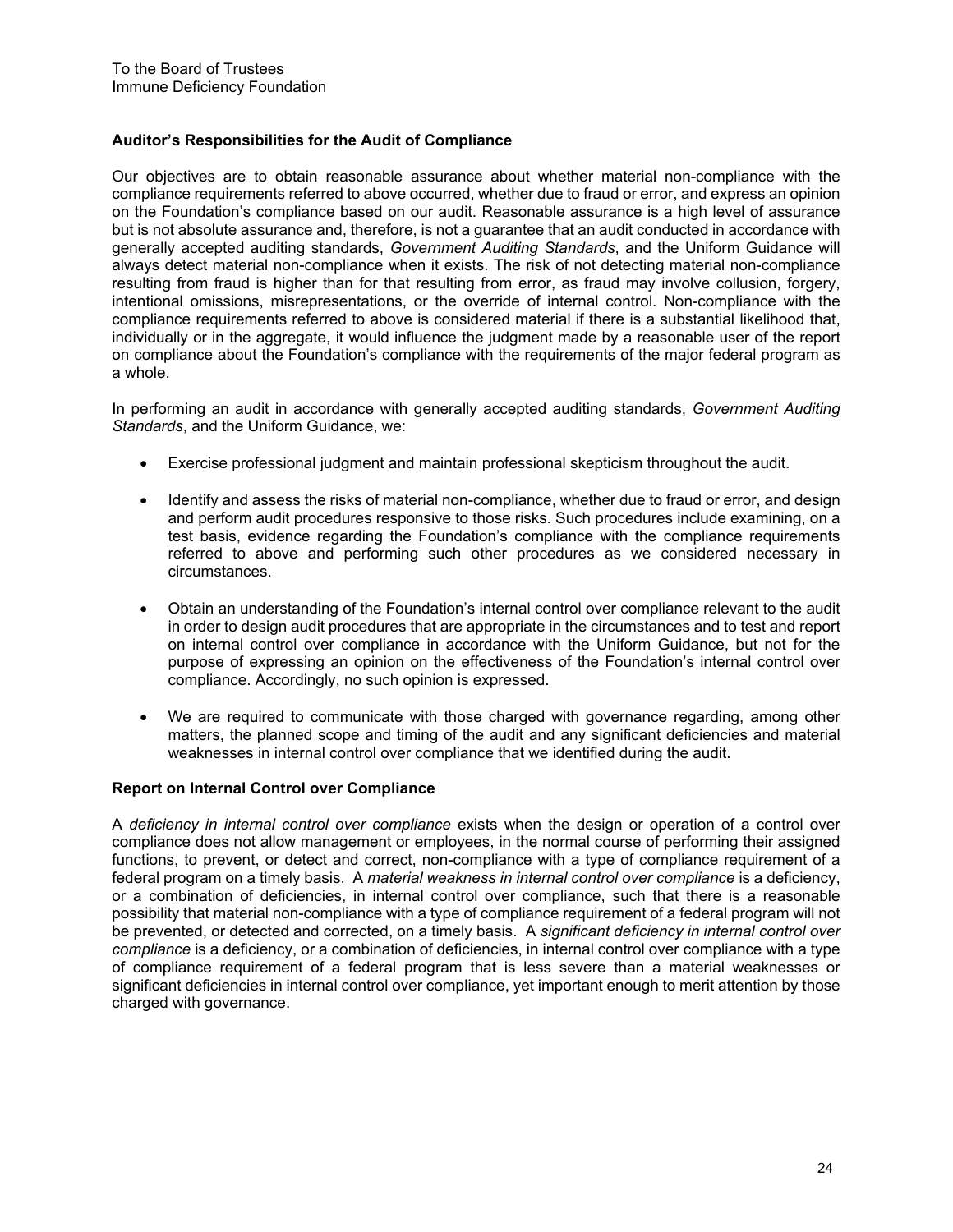Our consideration of internal control over compliance was for the limited purpose described in the Auditor's Responsibilities for the Audit of Compliance section above and was not designed to identify all deficiencies in internal control over compliance that might be material weaknesses or significant deficiencies in internal control over compliance. Given these limitations, during our audit we did not identify any deficiencies in internal control over compliance that we consider to be material weaknesses, as defined above. However, material weaknesses or significant deficiencies in internal control over compliance may exist that were not identified.

Our audit was not designed for the purpose of expressing an opinion on the effectiveness of internal control over compliance. Accordingly, no such opinion is expressed.

The purpose of this report on internal control over compliance is solely to describe the scope of our testing of internal control over compliance and the results of that testing based on the requirements of the Uniform Guidance. Accordingly, this report is not suitable for any other purpose.

## Handwerger, Cardigna, Funkhoneser & Lumar, Rd.

Handwerger, Cardegna, Funkhouser & Lurman, P.A. Timonium, Maryland June 18, 2022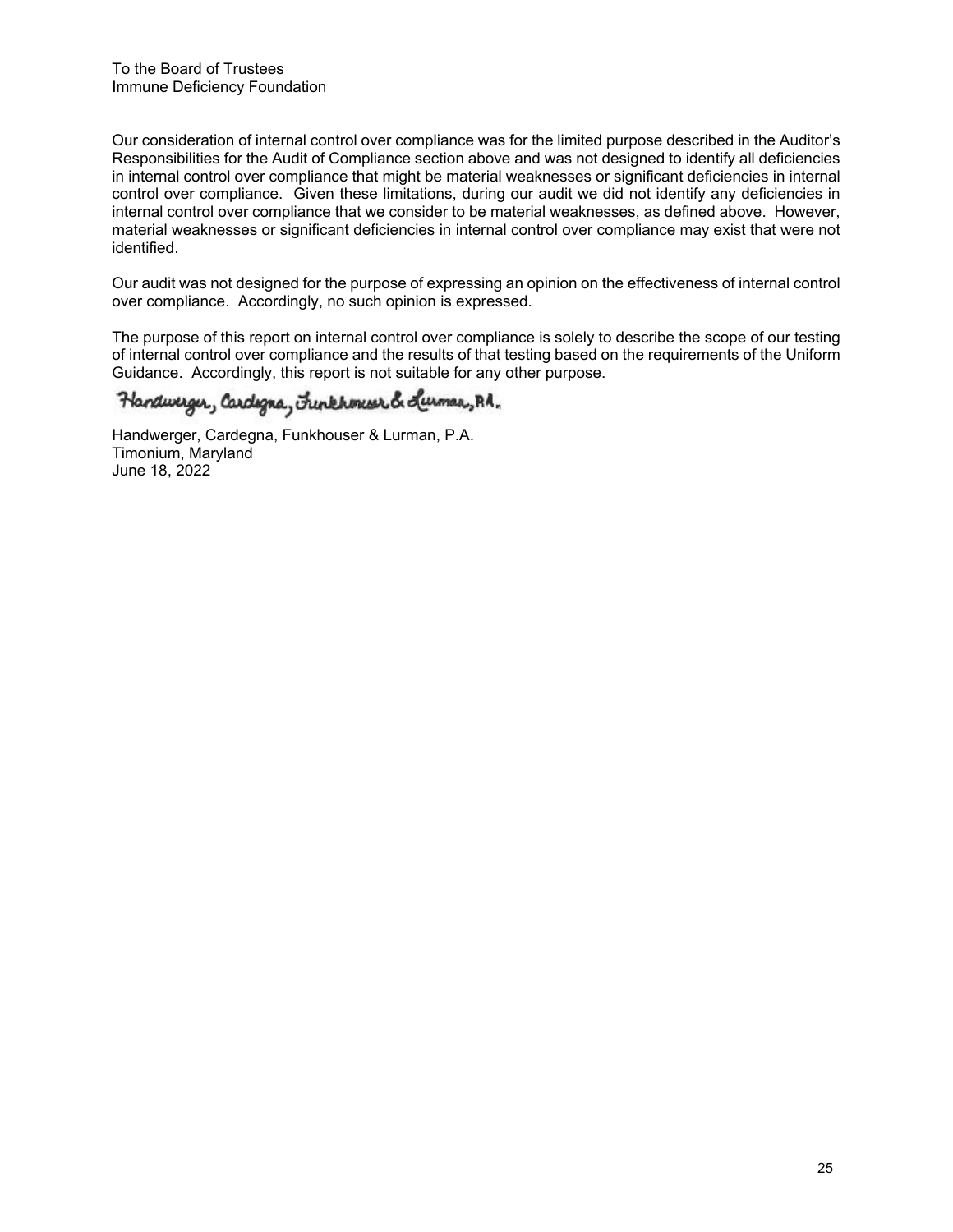## Schedule of Expenditures of Federal Awards

Year Ended December 31, 2021

| Federal<br>Agency                                                           | Federal<br>Program                                                      | <b>Cluster Title</b>                   | Federal<br><b>CFDA</b><br>Number | Pass Through<br>Grantor                                                                 | <b>Funds to</b><br><b>Subrecipients</b> | Pass Through<br>Entity<br>Identifying<br><b>Number</b> | Federal<br><b>Expenditures</b> |
|-----------------------------------------------------------------------------|-------------------------------------------------------------------------|----------------------------------------|----------------------------------|-----------------------------------------------------------------------------------------|-----------------------------------------|--------------------------------------------------------|--------------------------------|
| <b>United States</b><br>Department of Health<br>and Human Services<br>(HHS) | Allergy and<br><b>Infectious</b><br>Diseases<br>Research                | Research and<br>Development<br>Cluster | 93.855                           | Resources to Assist<br>Investigations in Primary<br>Immunodeficiency<br><b>Diseases</b> | \$<br>$\overline{\phantom{0}}$          | 5U24AI086037-10                                        | 116,489<br>S                   |
| Health Resource and<br>Services<br>Administration (HRSA)                    | Maternal and Child<br><b>Health Federal</b><br>Consolidated<br>Programs |                                        | 93.110                           | Severe Combined<br>Immunodeficiency (SCID)<br>Screening and Education                   | 1,262,817                               | SC1MC31881                                             | 2,051,355                      |
| <b>Total Expenditures of Federal Awards</b>                                 |                                                                         |                                        |                                  |                                                                                         |                                         |                                                        | 2.167.844                      |

## **NOTES TO SCHEDULE OF EXPENDITURES OF FEDERAL AWARDS**

## **NOTE A - BASIS OF PRESENTATION**

The accompanying Schedule of Expenditures of Federal Awards (the "Schedule") includes federal pass-through grant activity of the Foundation and is presented on the accrual basis of accounting. The information in this Schedule is presented in accordance with the requirements of Title 2 U.S. Code of Federal Regulations Part 200, *Uniform Administrative Requirements, Cost Principles, and Audit Requirements for Federal Awards* (Uniform Guidance)*.*  Because the Schedule presents only a selected portion of operations of the Foundation, it is not intended to and does not present the financial position, change in net assets, or cash flows of the Foundation.

### **NOTE B - SUMMARY OF SIGNIFICANT ACCOUNTING POLICIES**

Expenditures reported on the Schedule are reported on the accrual basis of accounting. Such expenditures are recognized following the cost principles contained in the Uniform Guidance wherein certain types of expenditures are not allowable or are limited as to reimbursement.

### **NOTE C - INDIRECT COST RATE**

The Foundation has elected not to use the 10 percent de minimis indirect cost rate as allowed under the Uniform Guidance.